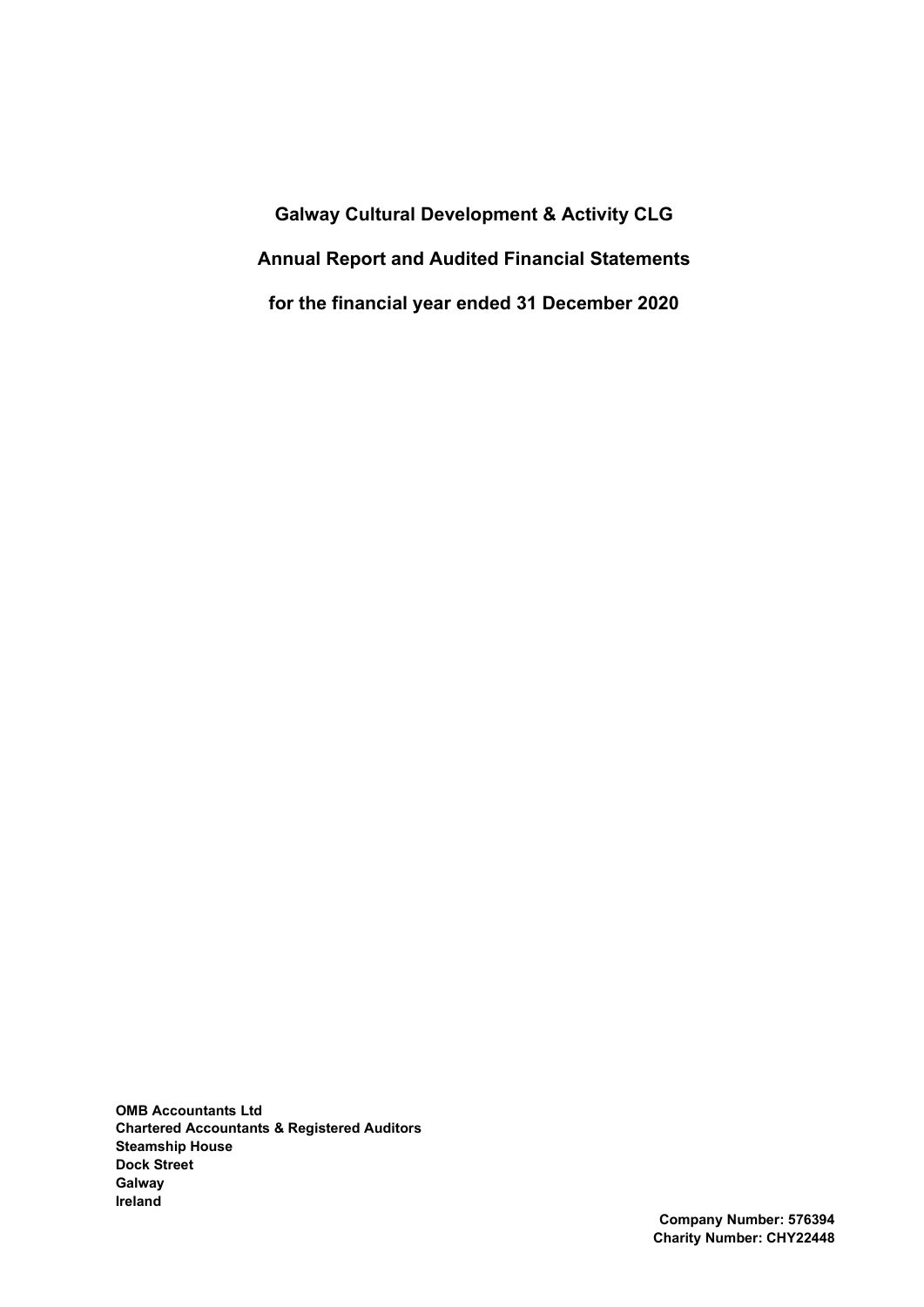# Galway Cultural Development & Activity CLG **CONTENTS**

|                                          | Page      |
|------------------------------------------|-----------|
| Reference and Administrative Information | 3         |
| Directors' Annual Report                 | $4 - 5$   |
| Directors' Responsibilities Statement    | 6         |
| Independent Auditor's Report             | $7 - 9$   |
| <b>Statement of Financial Activities</b> | 10        |
| <b>Balance Sheet</b>                     | 11        |
| <b>Statement of Cash Flows</b>           | 12        |
| Notes to the Financial Statements        | $13 - 20$ |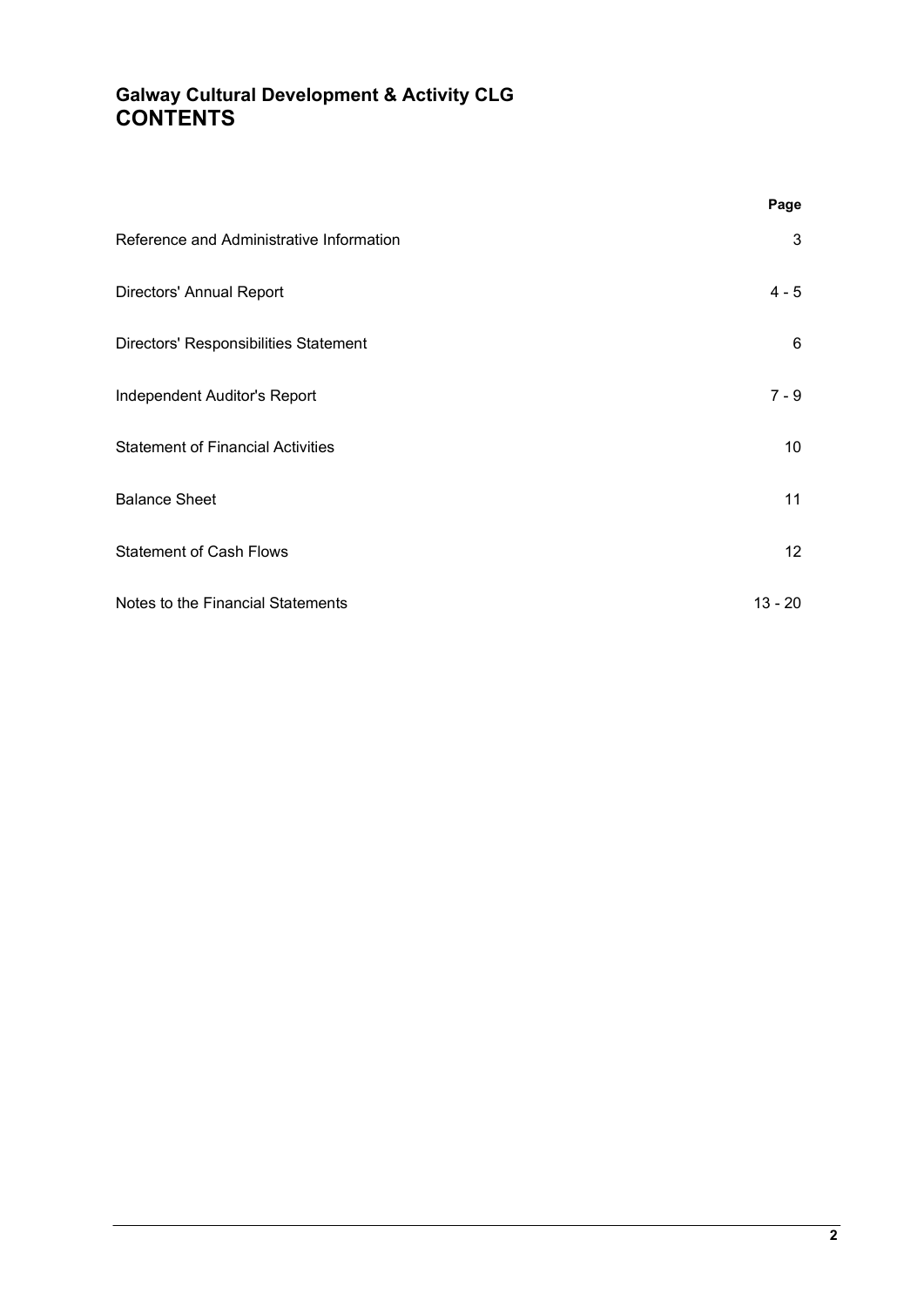# Galway Cultural Development & Activity CLG REFERENCE AND ADMINISTRATIVE INFORMATION

| <b>Directors</b>         | Arthur Lappin (Chairperson)<br>Claire McColgan<br><b>Catherine Cullen</b><br>Lisa Clancy (Resigned 25 September 2020)<br>Leon Butler (Resigned 25 September 2020)<br>Enda Newton (Resigned 21 August 2020)<br>Christopher Greene<br>Caroline Loughnane<br><b>Brendan McGrath</b><br>Finbarr Bradley (Resigned 31 August 2020)<br>Iwona Kwiek<br>Moling Ryan<br><b>Michael Cubbard</b><br>James Charity (Appointed 17 June 2020)<br>Jim Cullen (Appointed 23 April 2021)<br>Kevin Kelly (Resigned 23 April 2021)<br>James McClearn (Resigned 17 June 2020) |
|--------------------------|-----------------------------------------------------------------------------------------------------------------------------------------------------------------------------------------------------------------------------------------------------------------------------------------------------------------------------------------------------------------------------------------------------------------------------------------------------------------------------------------------------------------------------------------------------------|
| <b>Company Secretary</b> | <b>Brendan McGrath</b>                                                                                                                                                                                                                                                                                                                                                                                                                                                                                                                                    |
| <b>Charity Number</b>    | CHY22448                                                                                                                                                                                                                                                                                                                                                                                                                                                                                                                                                  |
| <b>Company Number</b>    | 576394                                                                                                                                                                                                                                                                                                                                                                                                                                                                                                                                                    |
| <b>Registered Office</b> | Unit 15,<br>The Cornstore,<br><b>Middle Street</b><br>Galway<br>Galway                                                                                                                                                                                                                                                                                                                                                                                                                                                                                    |
| <b>Auditors</b>          | <b>OMB Accountants Ltd</b><br><b>Chartered Accountants &amp; Registered Auditors</b><br>Steamship House<br>Dock Street<br>Galway<br>Ireland                                                                                                                                                                                                                                                                                                                                                                                                               |
| <b>Bankers</b>           | AIB<br>Lynch's Castle<br>Galway                                                                                                                                                                                                                                                                                                                                                                                                                                                                                                                           |
| <b>Solicitors</b>        | Ronan Daly Jermyn,<br>Aengus House<br>Dock Street<br>Galway                                                                                                                                                                                                                                                                                                                                                                                                                                                                                               |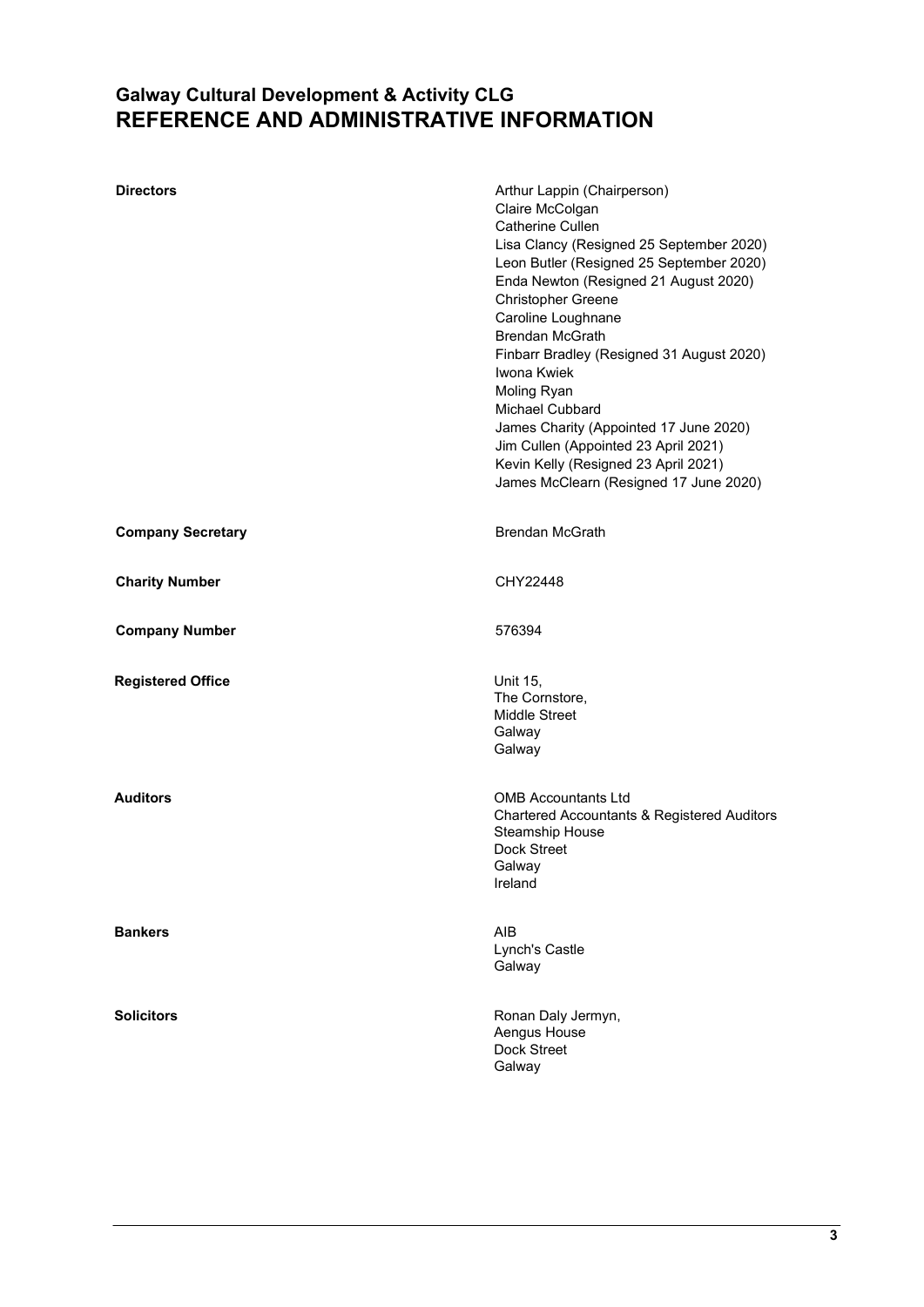# Galway Cultural Development & Activity CLG DIRECTORS' ANNUAL REPORT

for the financial year ended 31 December 2020

The directors present their Directors' Annual Report, combining the Directors' Report and Trustees' Report, and the audited financial statements for the financial year ended 31 December 2020.

The financial statements are prepared in accordance with the Companies Act 2014, FRS 102 "The Financial Reporting Standard applicable in the UK and Republic of Ireland" and Accounting and Reporting by Charities: Statement of Recommended Practice applicable to charities preparing their financial statements in accordance with the Financial Reporting Standard applicable in the UK and Republic of Ireland (FRS 102).

The Directors' Report contains the information required to be provided in the Directors' Annual Report under the Statement of Recommended Practice (SORP) guidelines. The directors of the company are also charity trustees for the purpose of charity law and under the company's constitution are known as members of the board of trustees.

In this report the directors of Galway Cultural Development & Activity CLG present a summary of its purpose, governance, activities, achievements and finances for the financial year 2020.

The charity is a registered charity and hence the report and results are presented in a form which complies with the requirements of the Companies Act 2014 and, although not obliged to comply with the Statement of Recommended Practice applicable in the UK and Republic of Ireland (FRS 102) (effective 1 January 2015), the organisation has implemented its recommendations where relevant in these financial statements.

The charity is limited by guarantee not having a share capital.

On 23 December 2020 the European Parliament and the Council of the European Union (Decision No. 445/2014/EU) formally approved a prolongation to the designation for European Capitals of Cultures for the year 2020 to 2033 in the context of a response to the COVID-19 pandemic.

This prolongation provided the Company with an opportunity to extend its delivery of cultural programming activities through to 30 April 2021. In order to maximise the investment made by the Company in cultural programming, and in consultation with stakeholders it was agreed that the delivery of the Galway 2020 cultural programming would continue through to 30 April 2021.

As a response to this adjustment in scheduling the Company therefore extended the business operations and management functions required to support the delivery of the cultural programme through to 30 June 2021.

### Mission, Objectives and Strategy

### Mission Statement

To carry out the creation, organisation, promotion and sustainable development of artistic and cultural activities as a result of the European Capital of Culture 2020 in Galway City, County and wider community through a series of Flagship Projects, each containing elements that will renew, disrupt, transform and celebrate our culture.

### Structure, Governance and Management

### **Structure**

The liability of the members is limited. Every member of the company undertakes to contribute to the assets of the company in the event of its being wound up while they are members, or within one year thereafter, for the payment of the debts and liabilities of the company contracted before they ceased to be members, and the costs, charges and expenses of winding up, and for the adjustment of the rights of the contributors among themselves, such amount as may be required, not exceeding €50.

The charity was established under a Memorandum of Association which established the objects and powers of the charitable company and is governed under its Articles of Association and managed by a Board of Directors.

### Financial Review

The results for the financial year are set out on page 11 and additional notes are provided showing income and expenditure in greater detail.

### Financial Results

At the end of the financial year the charity has assets of €2,711,377 (2019 - €1,528,943) and liabilities of €2,711,377 (2019 - €1,528,943). The net liabilities of the charity have increased by €0.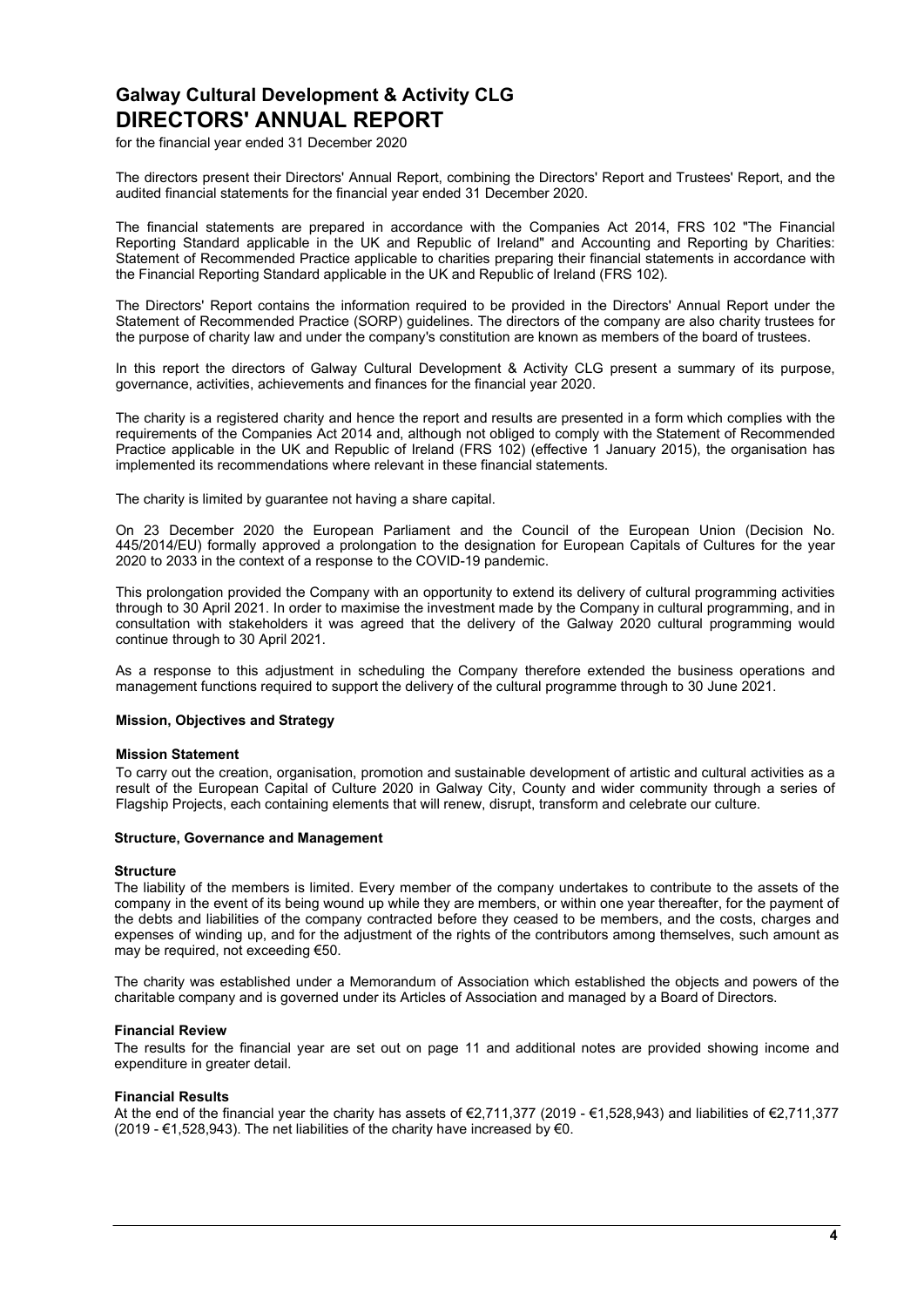# Galway Cultural Development & Activity CLG DIRECTORS' ANNUAL REPORT

for the financial year ended 31 December 2020

# Directors and Secretary

The directors who served throughout the financial year, except as noted, were as follows:

Arthur Lappin (Chairperson) Claire McColgan Catherine Cullen Lisa Clancy (Resigned 25 September 2020) Leon Butler (Resigned 25 September 2020) Enda Newton (Resigned 21 August 2020) Christopher Greene Caroline Loughnane Brendan McGrath Finbarr Bradley (Resigned 31 August 2020) Iwona Kwiek Moling Ryan Michael Cubbard James Charity (Appointed 17 June 2020) Jim Cullen (Appointed 23 April 2021) Kevin Kelly (Resigned 23 April 2021) James McClearn (Resigned 17 June 2020)

In accordance with the Constitution, the directors retire by rotation and, being eligible, offer themselves for reelection.

The secretary who served throughout the financial year was Brendan McGrath.

### Compliance with Sector-Wide Legislation and Standards

The charity engages pro-actively with legislation, standards and codes which are developed for the sector. Galway Cultural Development & Activity CLG subscribes to and is compliant with the following:

- The Companies Act 2014
- The Charities SORP (FRS 102)

### Taxation Status

The company has been granted Charitable Status under section 207 of the Taxes Consolidation Act 1997, Charity No. CHY 22448 and is registered with the Charities Regulatory Authority.

### Post Balance Sheet Events

From March 2020 the global economy started to feel the effect of the Covid-19 pandemic. The Company has taken measures to ensure that they are minimally impacted by such effects.

### Auditors

The auditors, OMB Accountants Ltd have indicated their willingness to continue in office in accordance with the provisions of section 383(2) of the Companies Act 2014.

### Accounting Records

To ensure that adequate accounting records are kept in accordance with Sections 281 to 285 of the Companies Act 2014, the directors have employed appropriately qualified accounting personnel and have maintained appropriate computerised accounting systems. The accounting records are located at the company's office at Unit 15, The Cornstore, Middle Street, Galway, Galway.

### Approved by the Board of Directors on 25 June 2021 and signed on its behalf by:

Arthur Lappin (Chairperson) and Brendan McGrath **Director** Director Director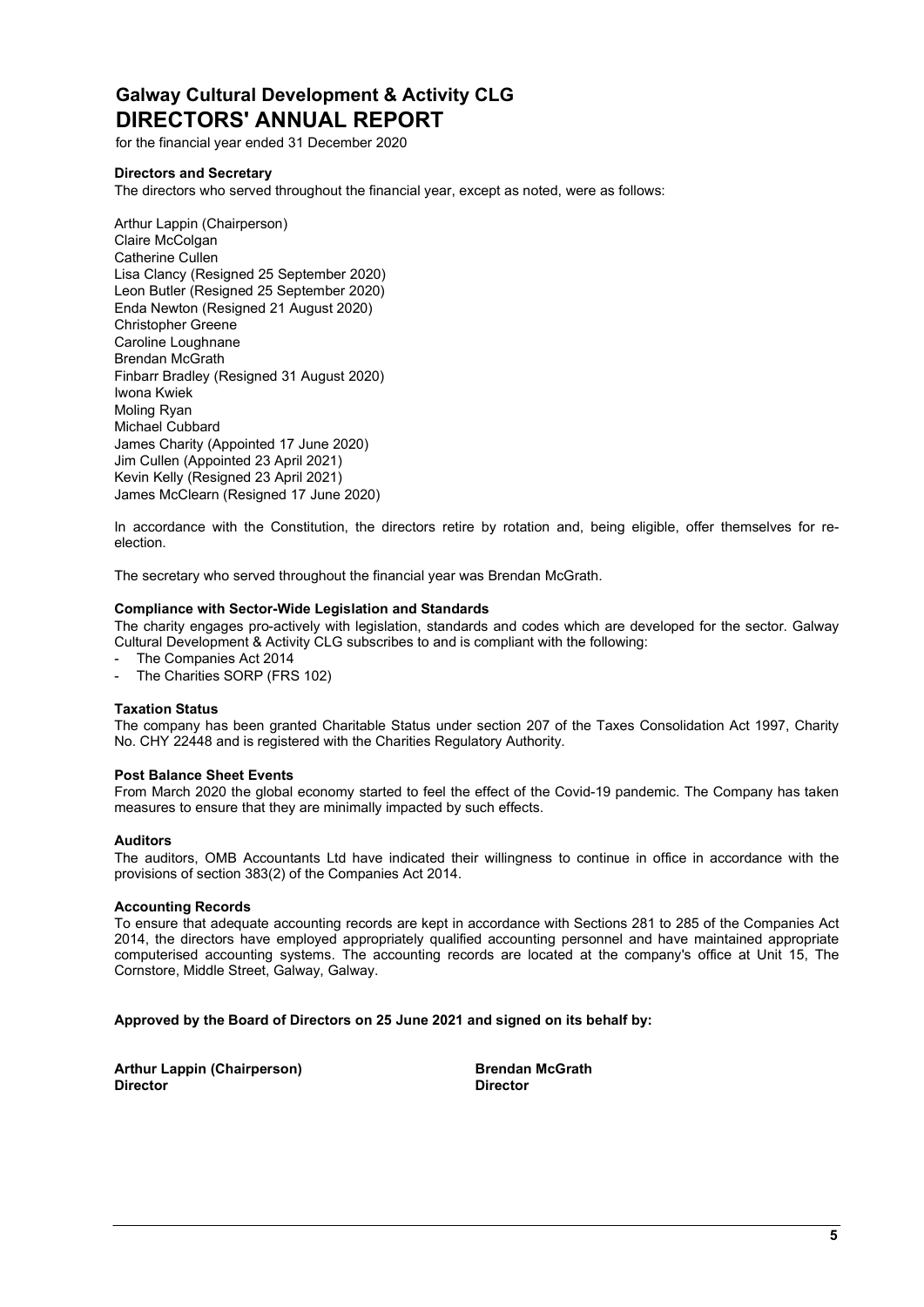# Galway Cultural Development & Activity CLG DIRECTORS' RESPONSIBILITIES STATEMENT

for the financial year ended 31 December 2020

The directors are responsible for preparing the financial statements in accordance with applicable Irish law and regulations.

Irish company law requires the directors to prepare financial statements for each financial year. Under the law the directors have elected to prepare the financial statements in accordance with the Companies Act 2014 and FRS 102 "The Financial Reporting Standard applicable in the UK and Republic of Ireland", applying Section 1A of that Standard, issued by the Financial Reporting Council. Under company law, the directors must not approve the financial statements unless they are satisfied that they give a true and fair view of the assets, liabilities and financial position of the charity as at the financial year end date and of the net income or expenditure of the charity for the financial year and otherwise comply with the Companies Act 2014.

In preparing these financial statements, the directors are required to:

- select suitable accounting policies and apply them consistently:
- observe the methods and principles in the Statement of Recommended Practice: Accounting and Reporting by Charities (2015);
- make judgements and estimates that are reasonable and prudent;
- state whether the financial statements have been prepared in accordance with the relevant financial reporting framework, identify those standards, and note the effect and the reasons for any material departure from those standards; and
- prepare the financial statements on the going concern basis unless it is inappropriate to presume that the charity will continue in operation.

The directors confirm that they have complied with the above requirements in preparing the financial statements.

The directors are responsible for ensuring that the charity keeps or causes to be kept adequate accounting records which correctly explain and record the transactions of the charity, enable at any time the assets, liabilities, financial position and net income or expenditure of the charity to be determined with reasonable accuracy, enable them to ensure that the financial statements and the Directors' Annual Report comply with Companies Act 2014 and enable the financial statements to be audited. They are also responsible for safeguarding the assets of the charity and hence for taking reasonable steps for the prevention and detection of fraud and other irregularities.

In so far as the directors are aware:

- there is no relevant audit information (information needed by the charity's auditor in connection with preparing the auditor's report) of which the charity's auditor is unaware, and
- the directors have taken all the steps that they ought to have taken as directors in order to make themselves aware of any relevant audit information and to establish that the charity's auditor is aware of that information.

### Approved by the Board of Directors on 25 June 2021 and signed on its behalf by:

Arthur Lappin (Chairperson) and the Second Brendan McGrath<br>Director birector **Director** Director Director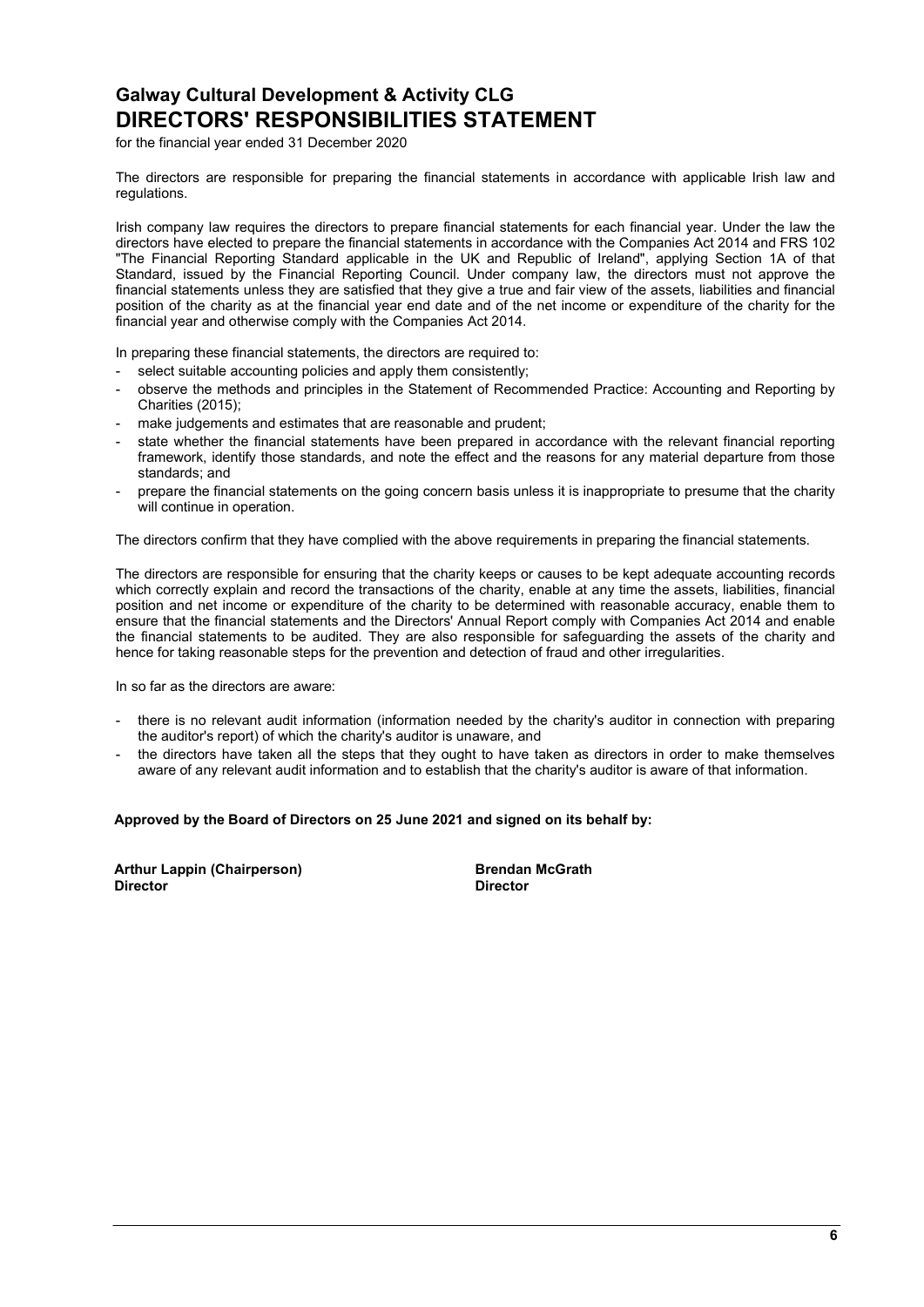# INDEPENDENT AUDITOR'S REPORT to the Members of Galway Cultural Development & Activity CLG

# Report on the audit of the financial statements

# Opinion

We have audited the charity financial statements of Galway Cultural Development & Activity CLG for the financial year ended 31 December 2020 which comprise the Statement of Financial Activities (incorporating an Income and Expenditure Account), the Balance Sheet, the Statement of Cash Flows and the notes to the financial statements, including the summary of significant accounting policies set out in note 2. The financial reporting framework that has been applied in their preparation is Irish law and FRS 102 "The Financial Reporting Standard applicable in the UK and Republic of Ireland", applying Section 1A of that Standard and Accounting and Reporting by Charities: Statement of Recommended Practice applicable to charities preparing their accounts in accordance with FRS 102.

In our opinion the financial statements:

- give a true and fair view of the assets, liabilities and financial position of the charity as at 31 December 2020 and of its surplus for the financial year then ended;
- have been properly prepared in accordance with FRS 102 "The Financial Reporting Standard applicable in the UK and Republic of Ireland", as applied in accordance with the provisions of the Companies Act 2014 and having regard to the Charities SORP; and
- have been properly prepared in accordance with the requirements of the Companies Act 2014.

### Basis for opinion

We conducted our audit in accordance with International Standards on Auditing (Ireland) (ISAs (Ireland)) and applicable law. Our responsibilities under those standards are described below in the Auditor's responsibilities for the audit of the financial statements section of our report. We are independent of the charity in accordance with ethical requirements that are relevant to our audit of financial statements in Ireland, including the Ethical Standard for Auditors (Ireland) issued by the Irish Auditing and Accounting Supervisory Authority (IAASA), and the Provisions Available for Audits of Small Entities, in the circumstances set out in note 3 to the financial statements, and we have fulfilled our other ethical responsibilities in accordance with these requirements. We believe that the audit evidence we have obtained is sufficient and appropriate to provide a basis for our opinion.

### Conclusions relating to going concern

In auditing the financial statements, we have concluded that the directors' use of the going concern basis of accounting in the preparation of the financial statements is appropriate.

Based on the work we have performed, we have not identified any material uncertainties relating to events or conditions that, individually or collectively, may cast significant doubt on the charity's ability to continue as a going concern for a period of at least twelve months from the date when the financial statements are authorised for issue.

Our responsibilities and the responsibilities of the directors with respect to going concern are described in the relevant sections of this report.

### Matter of Attention

In forming our opinion we have considered the adequacy of the disclosures made in the financial statements concerning the economic downturn caused by the Covid-19 pandemic. The financial statements have been prepared on a going concern basis, details of which are set out in note 19. Our opinion is not qualified in this respect.

### Other Information

The directors are responsible for the other information. The other information comprises the information included in the annual report other than the financial statements and our Auditor's Report thereon. Our opinion on the financial statements does not cover the other information and, except to the extent otherwise explicitly stated in our report, we do not express any form of assurance conclusion thereon.

Our responsibility is to read the other information and, in doing so, consider whether the other information is materially inconsistent with the financial statements or our knowledge obtained in the course of the audit, or otherwise appears to be materially misstated. If we identify such material inconsistencies or apparent material misstatements, we are required to determine whether there is a material misstatement in the financial statements or a material misstatement of the other information. If, based on the work we have performed, we conclude that there is a material misstatement of this other information, we are required to report that fact. We have nothing to report in this regard.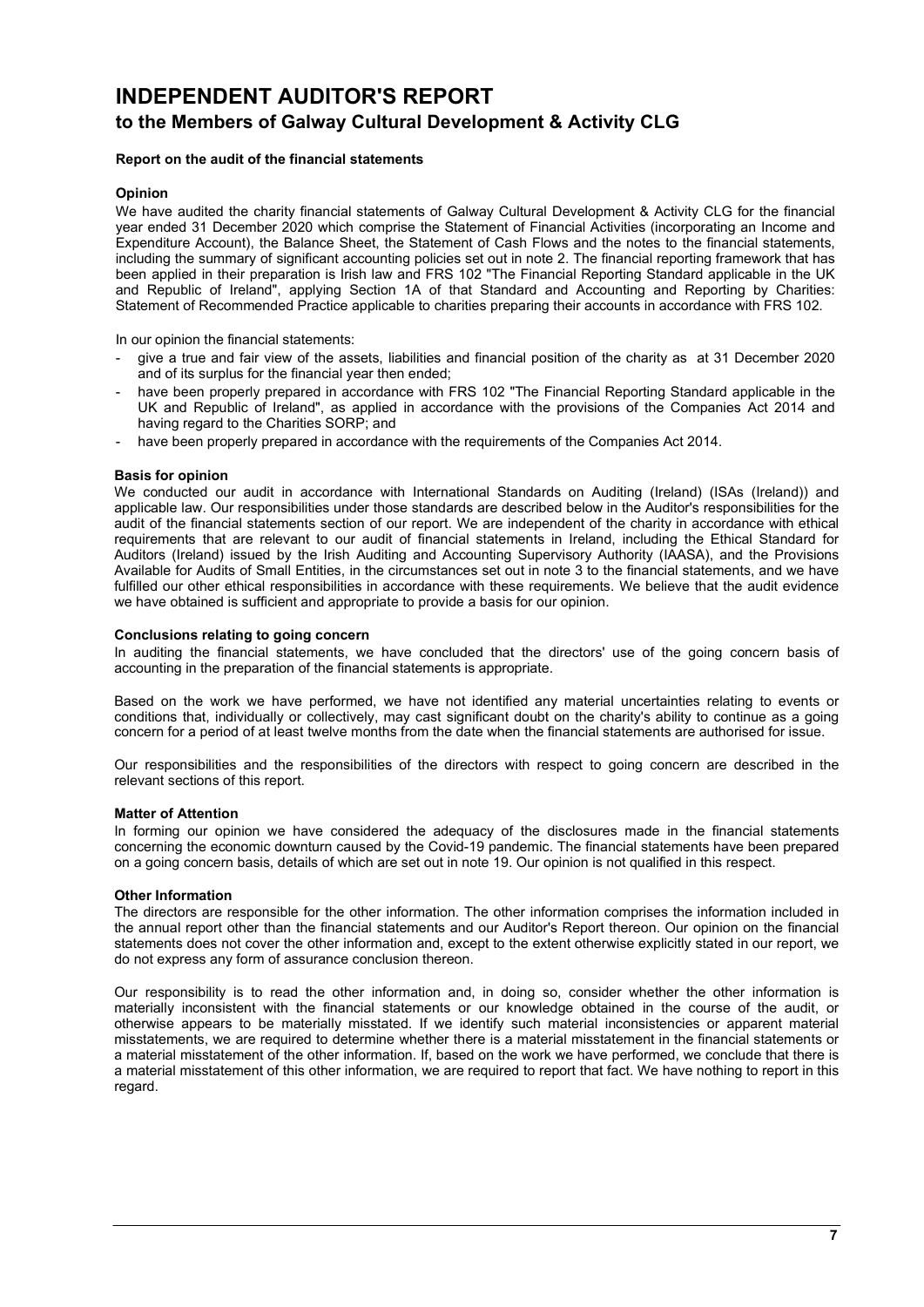# INDEPENDENT AUDITOR'S REPORT to the Members of Galway Cultural Development & Activity CLG

# Opinions on other matters prescribed by the Companies Act 2014

In our opinion, based solely on the work undertaken in the course of the audit, we report that:

the information given in the Directors' Annual Report for the financial year for which the financial statements are prepared is consistent with the financial statements; and

We have obtained all the information and explanations which, to the best of our knowledge and belief, are necessary for the purposes of our audit.

In our opinion the accounting records of the charity were sufficient to permit the financial statements to be readily and properly audited. In our opinion the financial statements are in agreement with the accounting records.

### Matters on which we are required to report by exception

Based on the knowledge and understanding of the charity and its environment obtained in the course of the audit, we have not identified any material misstatements in the Directors' Annual Report. The Companies Act 2014 requires us to report to you if, in our opinion, the disclosures of directors' remuneration and transactions required by sections 305 to 312 of the Act are not complied with by the company. We have nothing to report in this regard.

### Respective responsibilities

### Responsibilities of directors for the financial statements

As explained more fully in the Directors' Responsibilities Statement, the directors are responsible for the preparation of the financial statements in accordance with the applicable financial reporting framework that give a true and fair view, and for such internal control as they determine is necessary to enable the preparation of financial statements that are free from material misstatement, whether due to fraud or error.

In preparing the financial statements, the directors are responsible for assessing the charity's ability to continue as a going concern, disclosing, if applicable, matters related to going concern and using the going concern basis of accounting unless management either intends to liquidate the charity or to cease operations, or has no realistic alternative but to do so.

#### Auditor's responsibilities for the audit of the financial statements

Our objectives are to obtain reasonable assurance about whether the financial statements as a whole are free from material misstatement, whether due to fraud or error, and to issue an Auditor's Report that includes our opinion. Reasonable assurance is a high level of assurance, but is not a guarantee that an audit conducted in accordance with ISAs (Ireland) will always detect a material misstatement when it exists. Misstatements can arise from fraud or error and are considered material if, individually or in aggregate, they could reasonably be expected to influence the economic decisions of users taken on the basis of these financial statements.

#### Further information regarding the scope of our responsibilities as auditor

As part of an audit in accordance with ISAs (Ireland), we exercise professional judgement and maintain professional scepticism throughout the audit. We also:

- Identify and assess the risks of material misstatement of the financial statements, whether due to fraud or error, design and perform audit procedures responsive to those risks, and obtain audit evidence that is sufficient and appropriate to provide a basis for our opinion. The risk of not detecting a material misstatement resulting from fraud is higher than for one resulting from error, as fraud may involve collusion, forgery, intentional omissions, misrepresentations, or the override of internal control.
- Obtain an understanding of internal control relevant to the audit in order to design audit procedures that are appropriate in the circumstances, but not for the purpose of expressing an opinion on the effectiveness of the charity's internal control.
- Evaluate the appropriateness of accounting policies used and the reasonableness of accounting estimates and related disclosures made by directors.
- Conclude on the appropriateness of the directors' use of the going concern basis of accounting and, based on the audit evidence obtained, whether a material uncertainty exists related to events or conditions that may cast significant doubt on the charity's ability to continue as a going concern. If we conclude that a material uncertainty exists, we are required to draw attention in our Auditor's Report to the related disclosures in the financial statements or, if such disclosures are inadequate, to modify our opinion. Our conclusions are based on the audit evidence obtained up to the date of our Auditor's Report. However, future events or conditions may cause the charity to cease to continue as a going concern.
- Evaluate the overall presentation, structure and content of the financial statements, including the disclosures, and whether the financial statements represent the underlying transactions and events in a manner that achieves fair presentation.

We communicate with those charged with governance regarding, among other matters, the planned scope and timing of the audit and significant audit findings, including any significant deficiencies in internal control that we identify during our audit.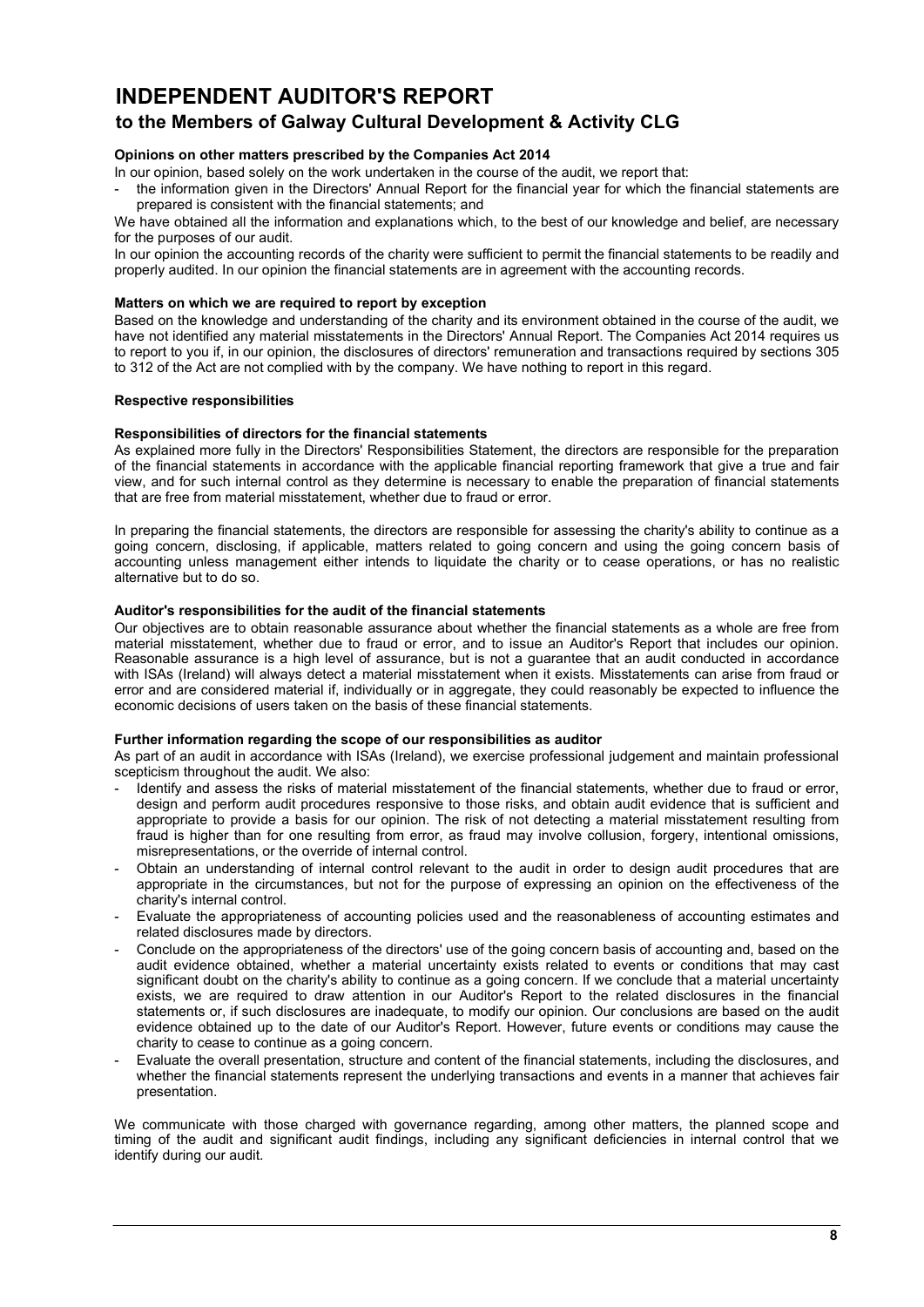# INDEPENDENT AUDITOR'S REPORT

# to the Members of Galway Cultural Development & Activity CLG

# The purpose of our audit work and to whom we owe our responsibilities

Our report is made solely to the charity's members, as a body, in accordance with Section 391 of the Companies Act 2014. Our audit work has been undertaken so that we might state to the charity's members those matters we are required to state to them in an Auditor's Report and for no other purpose. To the fullest extent permitted by law, we do not accept or assume any responsibility to anyone other than the charity and the charity's members, as a body, for our audit work, for this report, or for the opinions we have formed.

John O'Beirn F.C.A. for and on behalf of OMB ACCOUNTANTS LTD Chartered Accountants & Registered Auditors Steamship House Dock Street Galway Ireland

25 June 2021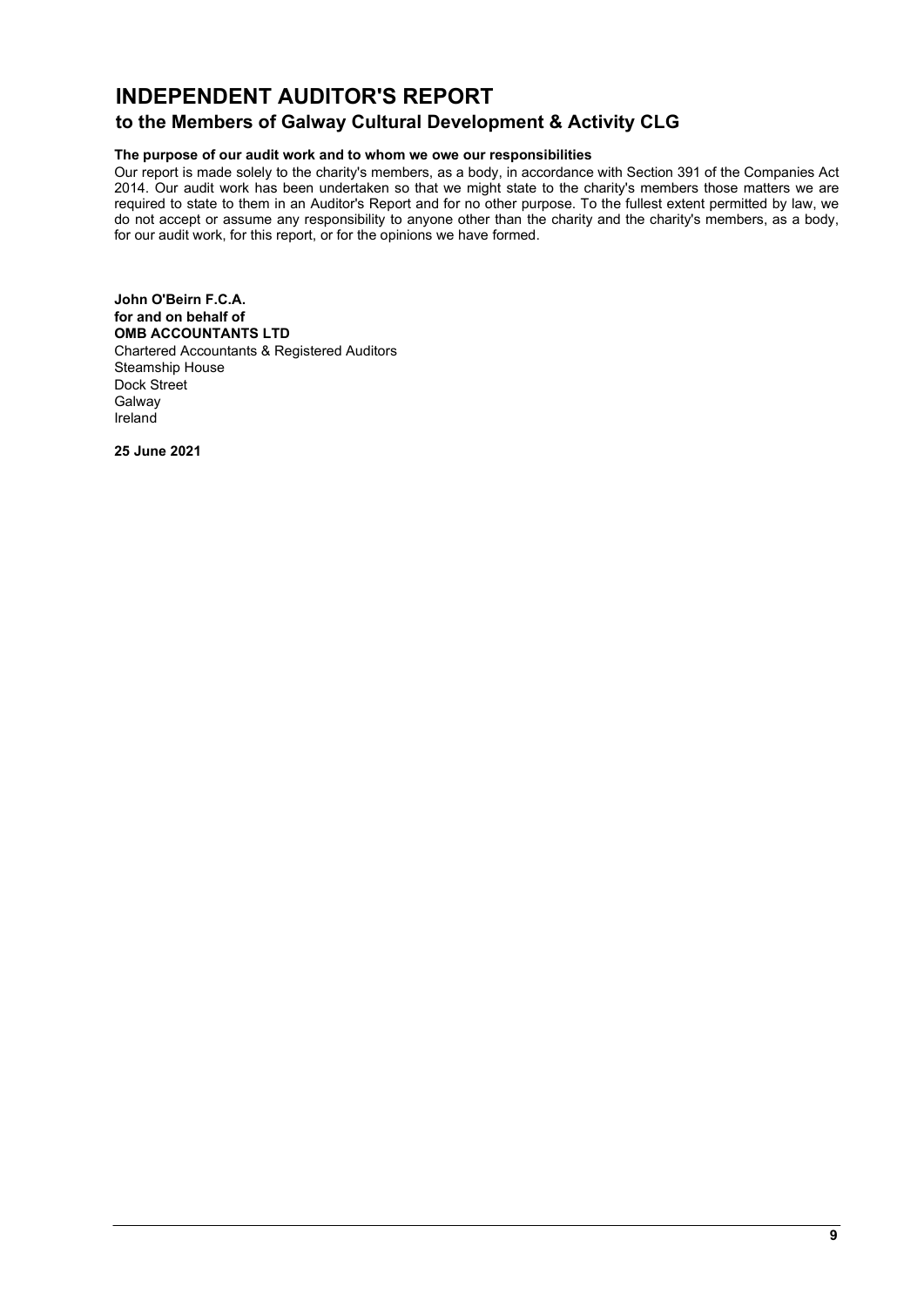# Galway Cultural Development & Activity CLG STATEMENT OF FINANCIAL ACTIVITIES

(Incorporating an Income and Expenditure Account) for the financial year ended 31 December 2020

|                                                        |              | <b>Unrestricted</b><br><b>Funds</b> |           | <b>Total Unrestricted</b><br>Funds | Restricted<br><b>Funds</b> | Total     |
|--------------------------------------------------------|--------------|-------------------------------------|-----------|------------------------------------|----------------------------|-----------|
|                                                        |              | 2020                                | 2020      | 2019                               | 2019                       | 2019      |
| <b>Income</b>                                          | <b>Notes</b> | €                                   | €         | €                                  | €                          | €         |
| Other trading activities                               | 4.1          | 14,976                              | 14,976    | 21,204                             |                            | 21,204    |
| Other income                                           | 4.2          | 6,832,336                           | 6,832,336 | 7,331,807                          | 36,334                     | 7,368,141 |
| <b>Total income</b>                                    |              | 6,847,312                           | 6,847,312 | 7,353,011                          | 36,334                     | 7,389,345 |
| <b>Expenditure</b>                                     |              |                                     |           |                                    |                            |           |
| Raising funds                                          | 5.1          | 79,310                              | 79,310    | 477,729                            |                            | 477,729   |
| Charitable activities                                  | 5.2          | 6,425,557                           | 6,425,557 | 6,619,835                          | 36,334                     | 6,656,169 |
| Other expenditure                                      | 5.3          | 342,445                             | 342,445   | 255,447                            |                            | 255,447   |
| <b>Total Expenditure</b>                               |              | 6,847,312                           | 6,847,312 | 7,353,011                          | 36,334                     | 7,389,345 |
| Net income/(expenditure)<br>Transfers between funds    |              |                                     |           |                                    |                            |           |
| <b>Balances carried forward at 31</b><br>December 2020 |              |                                     |           |                                    |                            |           |

The Statement of Financial Activities includes all gains and losses recognised in the financial year. All income and expenditure relate to continuing activities.

# Approved by the Board of Directors on 25 June 2021 and signed on its behalf by:

Arthur Lappin (Chairperson) and the State Brendan McGrath<br>
Director<br>
Director Director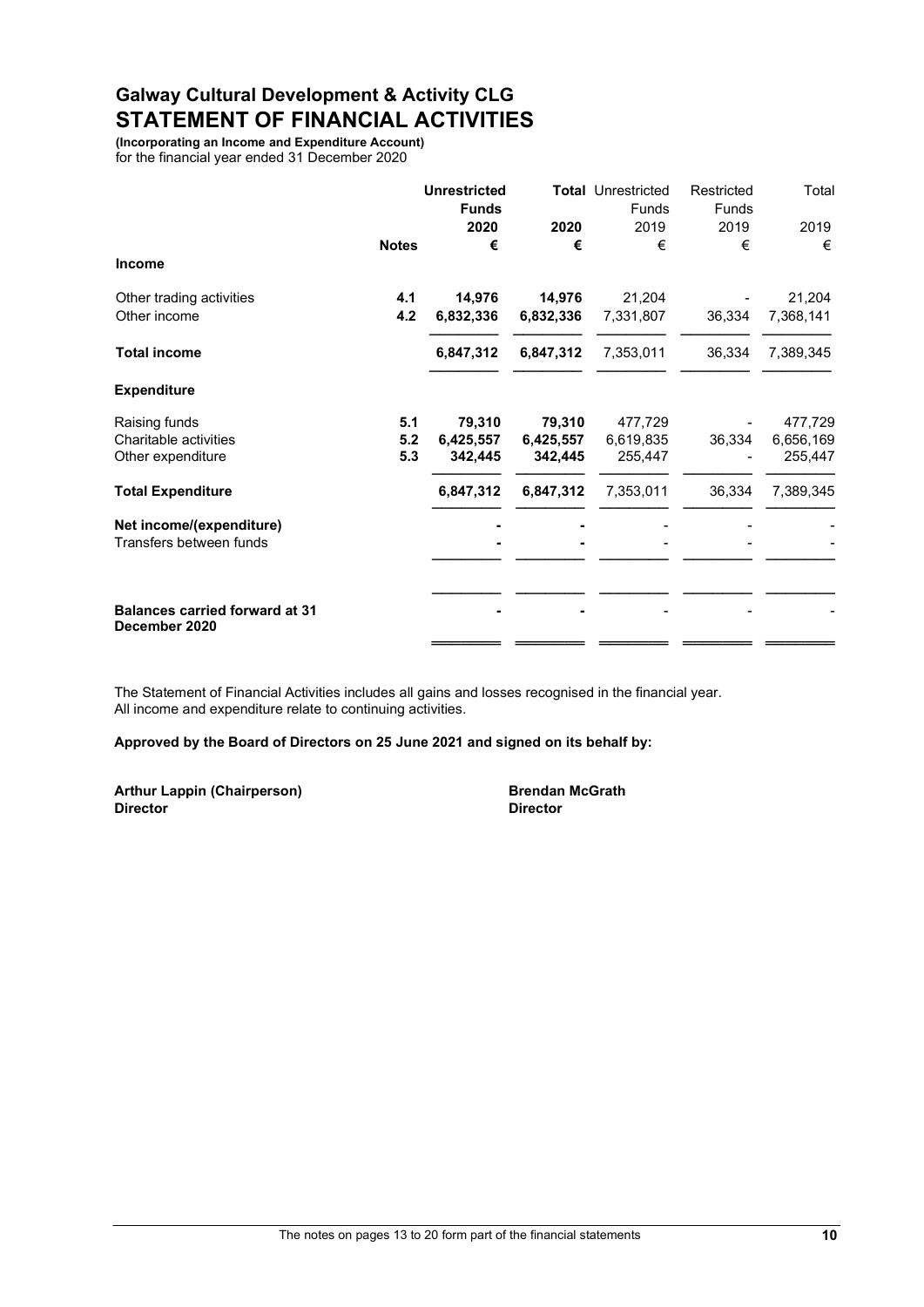# Galway Cultural Development & Activity CLG BALANCE SHEET

as at 31 December 2020

|                                                |              | 2020        | 2019        |
|------------------------------------------------|--------------|-------------|-------------|
|                                                | <b>Notes</b> | €           | €           |
| <b>Fixed Assets</b>                            |              |             |             |
| Tangible assets                                | 10           | 88,348      | 112,695     |
| <b>Current Assets</b>                          |              |             |             |
| <b>Debtors</b>                                 | 11           | 54,918      | 221,786     |
| Cash at bank and in hand                       |              | 2,568,111   | 1,194,462   |
|                                                |              | 2,623,029   | 1,416,248   |
| Creditors: Amounts falling due within one year | 12           | (2,623,029) | (1,416,248) |
| <b>Total Assets less Current Liabilities</b>   |              | 88,348      | 112,695     |
| <b>Grants receivable</b>                       | 13           | (88, 348)   | (112, 695)  |
| <b>Net Liabilities</b>                         |              |             |             |
| <b>Funds</b>                                   |              |             |             |
| <b>Total funds</b>                             |              |             |             |
|                                                |              |             |             |

The financial statements have been prepared in accordance with the provisions applicable to companies subject to the small companies' regime and in accordance with FRS 102 "The Financial Reporting Standard applicable in the UK and Republic of Ireland", applying Section 1A of that Standard.

Approved by the Board of Directors on 25 June 2021 and signed on its behalf by:

Arthur Lappin (Chairperson) and Brendan McGrath Brendan McGrath<br>
Director **Director**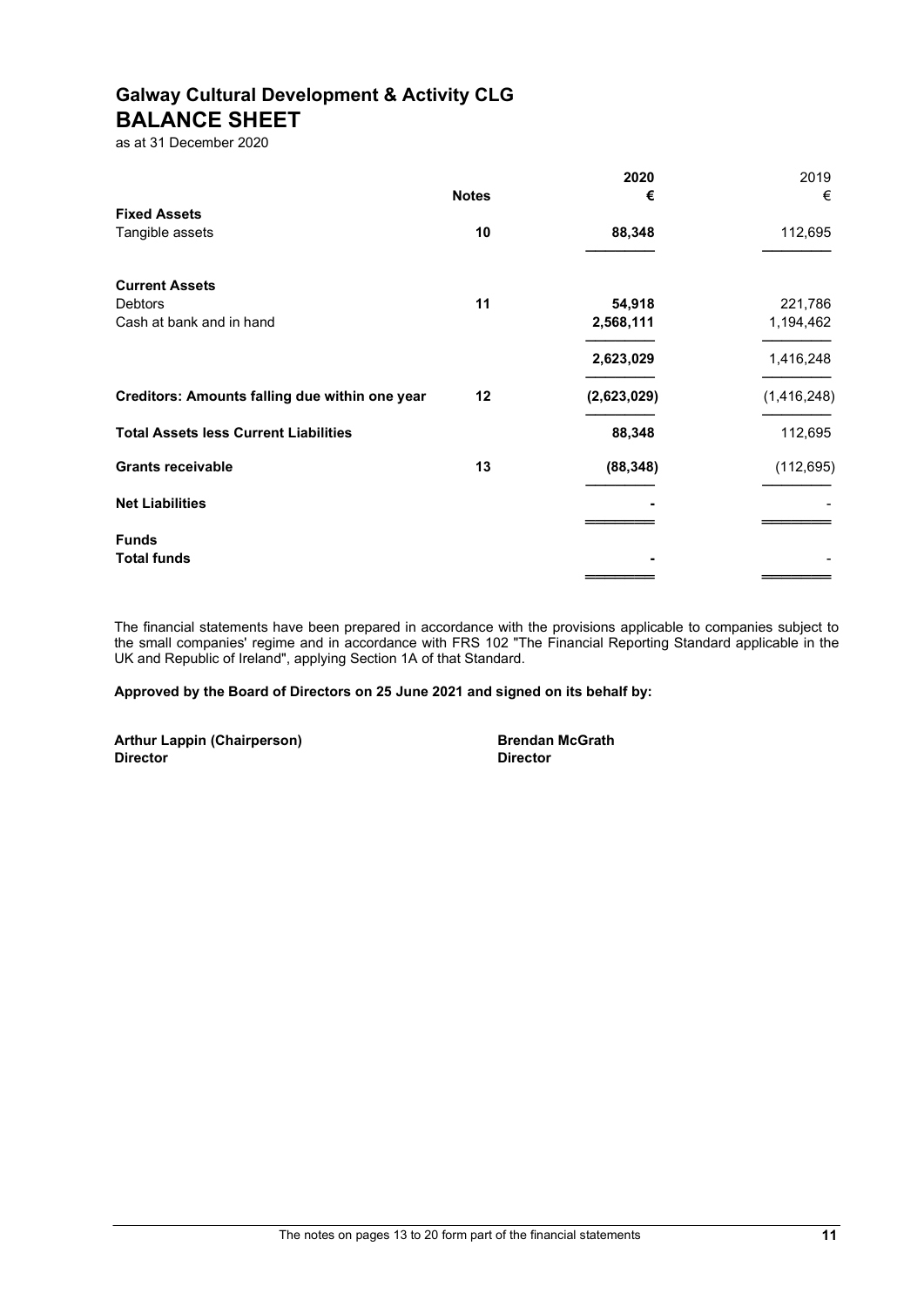# Galway Cultural Development & Activity CLG STATEMENT OF CASH FLOWS

for the financial year ended 31 December 2020

|                                               |              | 2020      | 2019       |
|-----------------------------------------------|--------------|-----------|------------|
|                                               | <b>Notes</b> | €         | €          |
| Cash flows from operating activities          |              |           |            |
| Adjustments for:                              |              |           |            |
| Depreciation                                  |              | 27,836    | 22,830     |
| Amortisation of capital grants received       |              | (27, 836) | (22, 830)  |
|                                               |              |           |            |
| Movements in working capital:                 |              |           |            |
| Movement in debtors                           |              | 166,868   | (162, 748) |
| Movement in creditors                         |              | 1,206,781 | 806,557    |
| Cash generated from operations                |              | 1,373,649 | 643,809    |
| Cash flows from investing activities          |              |           |            |
| Payments to acquire tangible assets           |              | (3,489)   | (41,508)   |
| Cash flows from financing activities          |              |           |            |
| Grants receivable                             |              | 3,489     | 41,508     |
| Net increase in cash and cash equivalents     |              | 1,373,649 | 643,809    |
| Cash and cash equivalents at 1 January 2020   |              | 1,194,462 | 550,653    |
| Cash and cash equivalents at 31 December 2020 | 16           | 2,568,111 | 1,194,462  |
|                                               |              |           |            |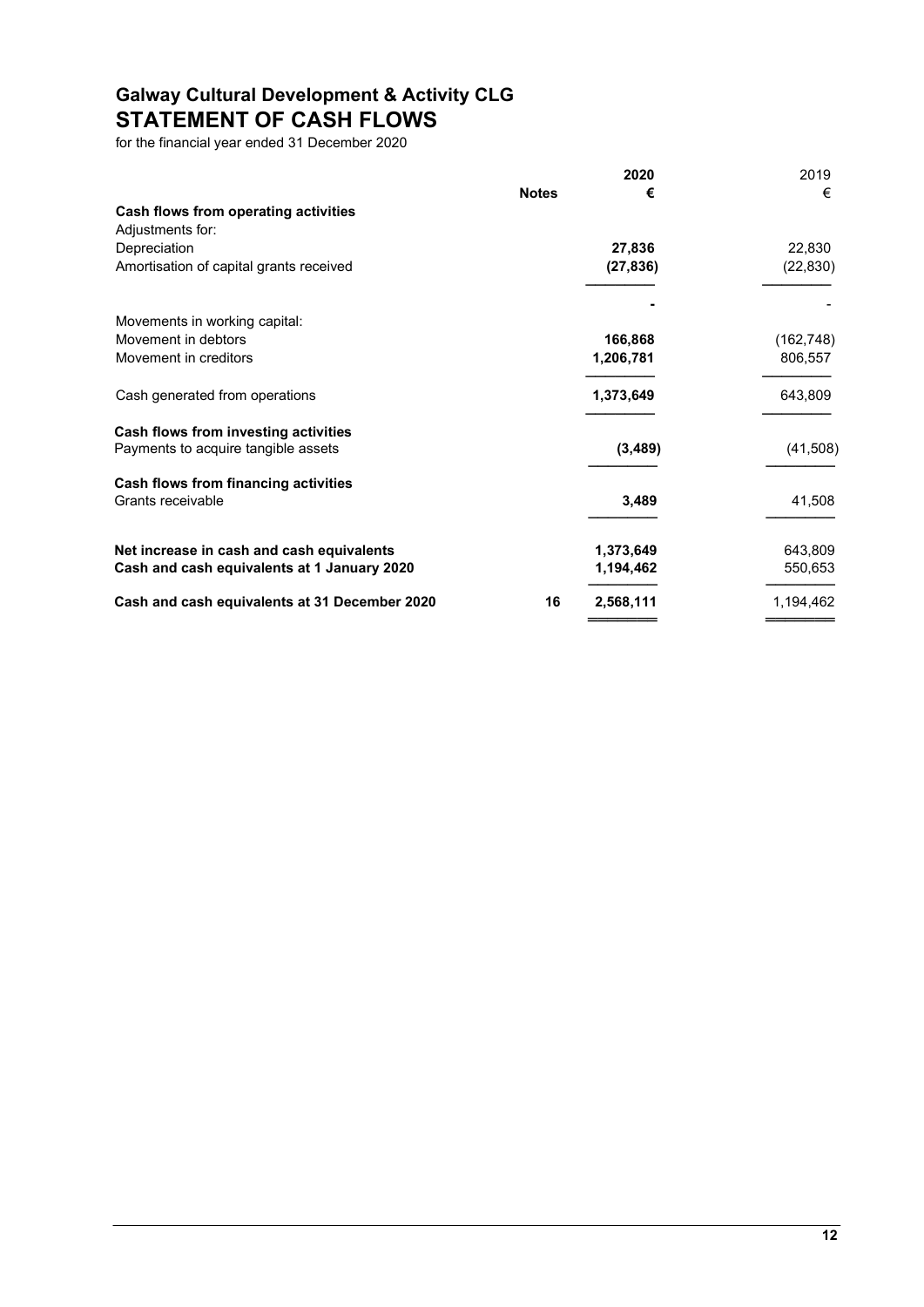for the financial year ended 31 December 2020

### 1. GENERAL INFORMATION

Galway Cultural Development & Activity CLG is a company limited by guarantee incorporated in the Republic of Ireland. The registered office of the company is Unit 15,, The Cornstore,, Middle Street, Galway, Galway which is also the principal place of business of the company The financial statements have been presented in Euro (€) which is also the functional currency of the company.

# 2. SUMMARY OF SIGNIFICANT ACCOUNTING POLICIES

The following accounting policies have been applied consistently in dealing with items which are considered material in relation to the charity's financial statements.

### Basis of preparation

The financial statements have been prepared on the going concern basis under the historical cost convention, modified to include certain items at fair value. The financial statements have been prepared in accordance with the Statement of Recommended Practice (SORP) "Accounting and Reporting by Charities preparing their accounts in accordance with the Financial Reporting Standard applicable in the UK and Republic of Ireland (FRS 102) (effective 1 January 2015)".

The charity has applied the Charities SORP on a voluntary basis as its application is not a requirement of the current regulations for charities registered in the Republic of Ireland. These are the first set of financial statements prepared by the Charity in accordance with the SORP, and there has been no changes to comparative figures as a result of the adoption of the SORP.

As permitted by the Companies Act 2014, the the charity has varied the standard formats in that act for the Statement of Financial Activities and the Balance Sheet. Departures from the standard formats, as outlined in the Companies Act 2014, are to comply with the requirements of the Charities SORP and are in compliance with section 4.7, 10.6 and 15.2 of that SORP.

### Statement of compliance

The financial statements of the charity for the year ended 31 December 2019 have been prepared on the going concern basis and in accordance with the Statement of Recommended Practice (SORP) "Accounting and Reporting by Charities preparing their accounts in accordance with the Financial Reporting Standard applicable in the UK and Republic of Ireland (FRS 102) (effective 1 January 2015)" and FRS 102 "The Financial Reporting Standard applicable in the UK and Republic of Ireland", applying Section 1A of that Standard.

### Fund accounting

The following are the categorises of funds maintained:

### Restricted funds

Restricted funds represent income received which can only be used for particular purposes, as specified by the donors. Such purposes are within the overall objectives of the charity.

### Unrestricted funds

Unrestricted funds consist of General and Designated funds.

- General funds represent amounts which are expendable at the discretion of the board, in furtherance of the objectives of the charity.

- Designated funds comprise unrestricted funds that the board has, at its discretion, set aside for particular purposes. These designations have an administrative purpose only, and do not legally restrict the board's discretion to apply the fund.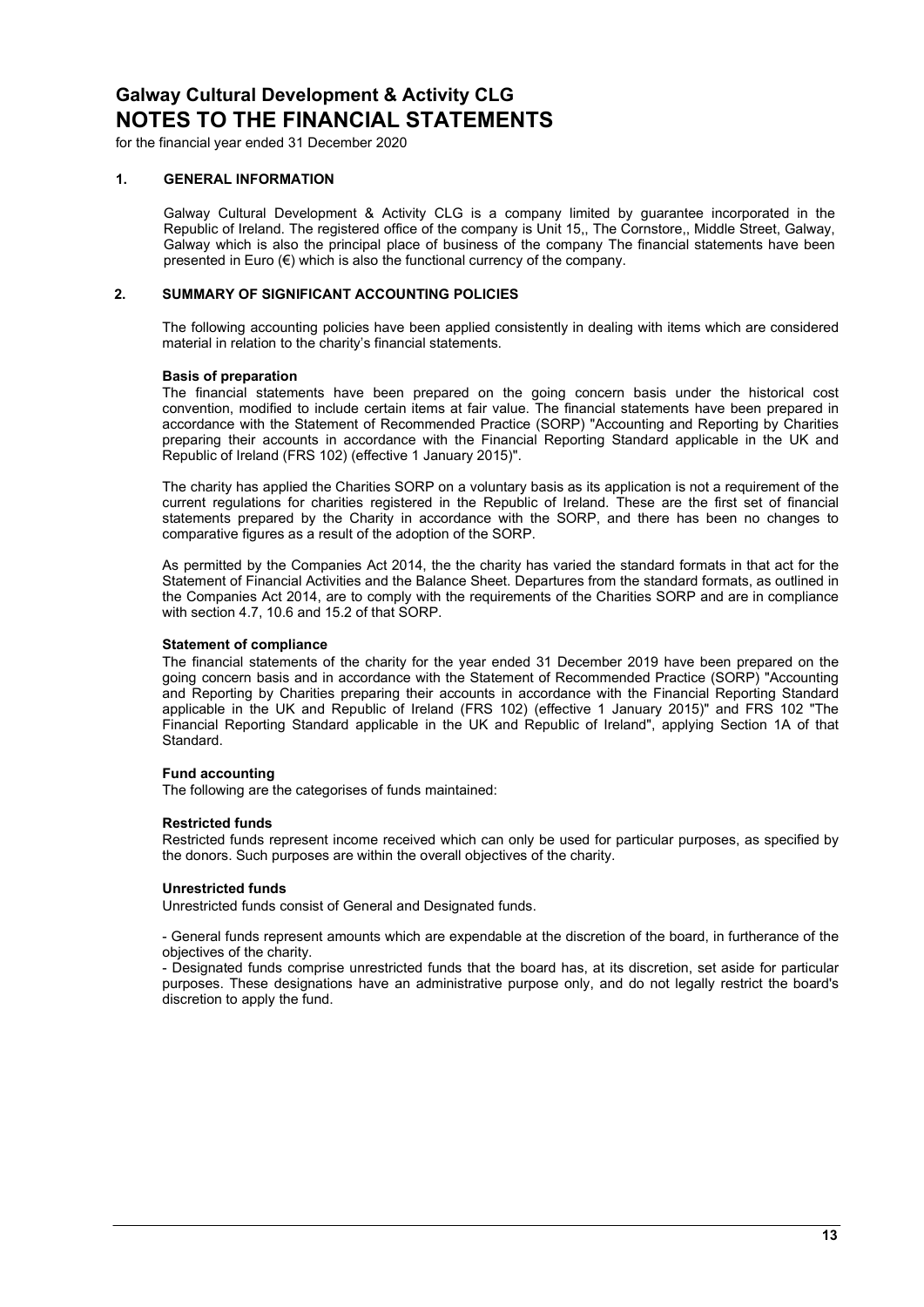for the financial year ended 31 December 2020

#### Income

Income is recognised by inclusion in the Statement of Financial Activities only when the charity is legally entitled to the income, performance conditions attached to the item(s) of income have been met, the amounts involved can be measured with sufficient reliability and it is probable that the income will be received by the charity.

### Income from charitable activities

Income from charitable activities include income earned from the supply of services under contractual arrangements and from performance related grants which have conditions that specify the provision of particular services to be provided by the charity. Income from government and other co-funders is recognised when the charity is legally entitled to the income because it is fulfilling the conditions contained in the related funding agreements. Where a grant is received in advance, its recognition is deferred and included in creditors. Where entitlement occurs before income is received, it is accrued in debtors.

Grants from governments and other co-funders typically include one of the following types of conditions:

- Performance based conditions: whereby the charity is contractually entitled to funding only to the extent that the core objectives of the grant agreement are achieved. Where the charity is meeting the core objectives of a grant agreement, it recognises the related expenditure, to the extent that it is reimbursable by the donor, as income.

-Time based conditions: whereby the charity is contractually entitled to funding on the condition that it is utilised in a particular period. In these cases the charity recognises the income to the extent it is utilised within the period specified in the agreement.

In the absence of such conditions, assuming that receipt is probable and the amount can be reliably measured, grant income is recognised once the charity is notified of entitlement.

Grants received towards capital expenditure are credited to the Statement of Financial Activities when received or receivable, whichever is earlier.

### **Expenditure**

Expenditure is analysed between costs of charitable activities and raising funds. The costs of each activity are separately accumulated and disclosed, and analysed according to their major components. Expenditure is recognised when a legal or constructive obligation exists as a result of a past event, a transfer of economic benefits is required in settlement and the amount of the obligation can be reliably measured. Support costs are those functions that assist the work of the charity but cannot be attributed to one activity. Such costs are allocated to activities in proportion to staff time spent or other suitable measure for each activity.

#### Tangible fixed assets and depreciation

Tangible fixed assets are stated at cost or at valuation, less accumulated depreciation. The charge to depreciation is calculated to write off the original cost or valuation of tangible fixed assets, less their estimated residual value, over their expected useful lives as follows:

| Fixtures, fittings and equipment | 12.5% Straight line |
|----------------------------------|---------------------|
| Office equipment                 | 20% Straight line   |

#### Leasing

Rentals payable under operating leases are dealt with in the income and expenditure account as incurred over the period of the rental agreement.

#### **Debtors**

Debtors are recognised at the settlement amount due after any discount offered. Prepayments are valued at the amount prepaid net of any trade discounts due. Income recognised by the charity from government agencies and other co-funders, but not yet received at year end, is included in debtors.

#### Cash at bank and in hand

Cash at bank and in hand comprises cash on deposit at banks requiring less than three months notice of withdrawal.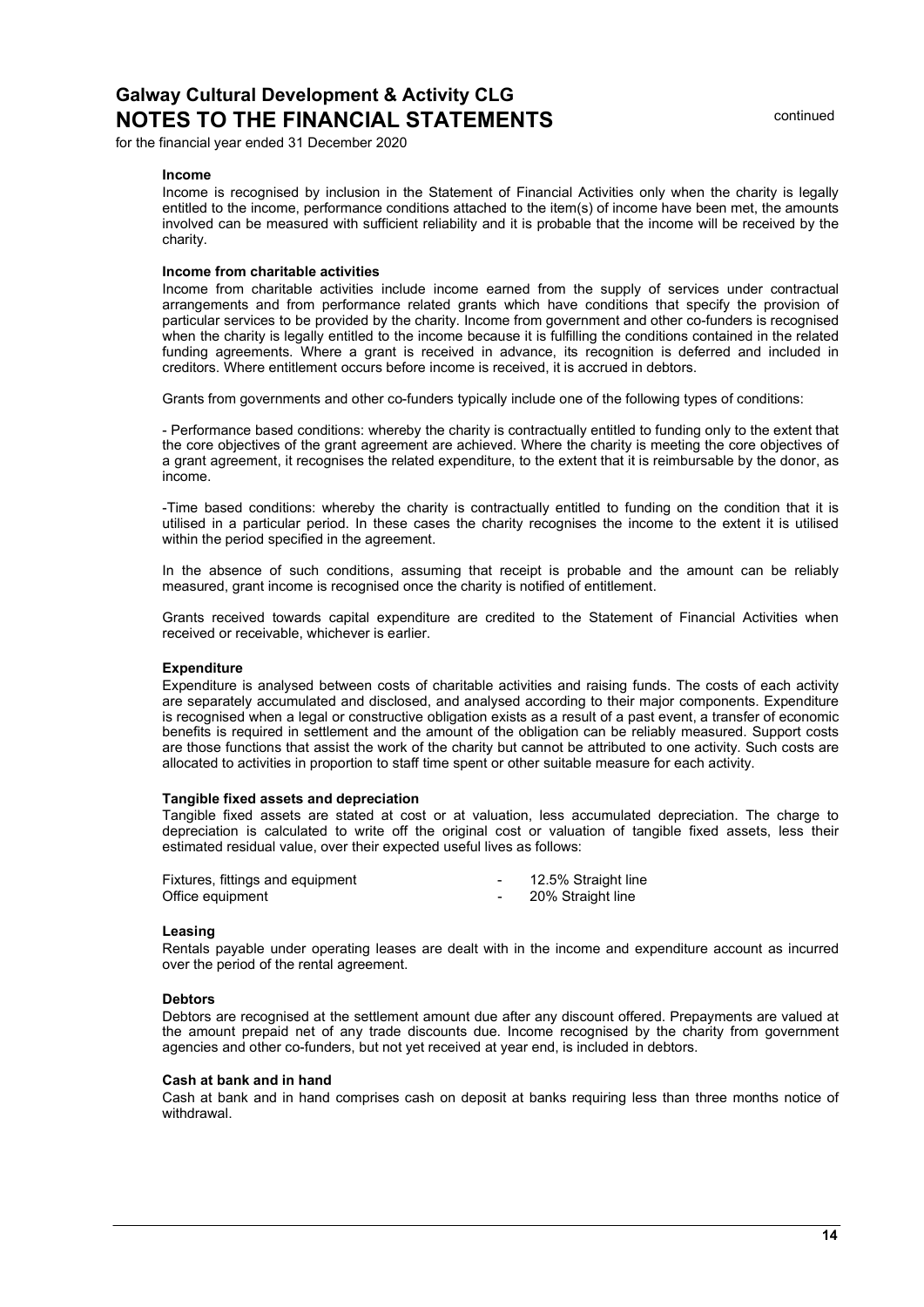for the financial year ended 31 December 2020

#### Taxation and deferred taxation

No current or deferred taxation arises as the charity has been granted charitable exemption. Irrecoverable valued added tax is expensed as incurred.

Deferred tax is recognised in respect of all timing differences that have originated but not reversed at the balance sheet date where transactions or events have occurred at that date that will result in an obligation to pay more tax in the future, or a right to pay less tax in the future. Timing differences are temporary differences between the company's taxable income and its results as stated in the financial statements.

Deferred tax is measured on an undiscounted basis at the tax rates that are anticipated to apply in the periods in which the timing differences are expected to reverse, based on tax rates and laws that have been enacted or substantively enacted by the balance sheet date.

# 3. PROVISIONS AVAILABLE FOR AUDITS OF SMALL ENTITIES

In common with many other charitable companies of our size and nature, we use our auditors to assist with the preparation of the financial statements.

#### 4. INCOME

| 4.1       | <b>OTHER TRADING ACTIVITIES</b>                                                                                            |                                    | <b>Unrestricted</b><br><b>Funds</b><br>€                            | <b>Restricted</b><br><b>Funds</b><br>€ | 2020<br>€                                                           | 2019<br>€                                                          |
|-----------|----------------------------------------------------------------------------------------------------------------------------|------------------------------------|---------------------------------------------------------------------|----------------------------------------|---------------------------------------------------------------------|--------------------------------------------------------------------|
|           | Box Office Income                                                                                                          |                                    | 14,976                                                              |                                        | 14,976                                                              | 21,204                                                             |
| 4.2       | <b>OTHER INCOME</b>                                                                                                        |                                    | <b>Unrestricted</b><br><b>Funds</b>                                 | <b>Restricted</b><br><b>Funds</b>      | 2020                                                                | 2019                                                               |
|           |                                                                                                                            |                                    | €                                                                   | €                                      | €                                                                   | €                                                                  |
|           | Other income<br><b>Government Grants</b><br><b>Local Authority Grants</b><br>Sponsorship<br>Amortisation of capital grants |                                    | 348,411<br>4,839,729<br>1,191,464<br>425,150<br>27,582<br>6,832,336 | $\blacksquare$                         | 348,411<br>4,839,729<br>1,191,464<br>425,150<br>27,582<br>6,832,336 | 11,915<br>5,121,185<br>1,764,397<br>447,814<br>22,830<br>7,368,141 |
| 5.<br>5.1 | <b>EXPENDITURE</b><br><b>RAISING FUNDS</b>                                                                                 | <b>Direct</b><br><b>Costs</b><br>€ | Other<br><b>Costs</b><br>€                                          | <b>Support</b><br><b>Costs</b><br>€    | 2020<br>€                                                           | 2019<br>€                                                          |
|           | Raising funds                                                                                                              | 69,294                             |                                                                     | 10,016                                 | 79,310                                                              | 477,729                                                            |
| 5.2       | <b>CHARITABLE ACTIVITIES</b>                                                                                               | <b>Direct</b><br><b>Costs</b><br>€ | Other<br><b>Costs</b><br>€                                          | <b>Support</b><br><b>Costs</b><br>€    | 2020<br>€                                                           | 2019<br>€                                                          |
|           | Expenditure on charitable activites<br>Governance Costs (Note 5.4)                                                         | 4,302,347                          |                                                                     | 2,034,951<br>88,259                    | 6,337,298<br>88,259                                                 | 6,486,919<br>169,250                                               |
|           |                                                                                                                            | 4,302,347                          |                                                                     | 2,123,210                              | 6,425,557                                                           | 6,656,169                                                          |
| 5.3       | <b>OTHER EXPENDITURE</b>                                                                                                   | <b>Direct</b><br><b>Costs</b><br>€ | <b>Other</b><br>Costs<br>€                                          | <b>Support</b><br><b>Costs</b><br>€    | 2020<br>€                                                           | 2019<br>€                                                          |
|           | Other expenditure                                                                                                          |                                    | 170,756                                                             | 171,689                                | 342,445                                                             | 255,447                                                            |
|           |                                                                                                                            |                                    |                                                                     |                                        |                                                                     |                                                                    |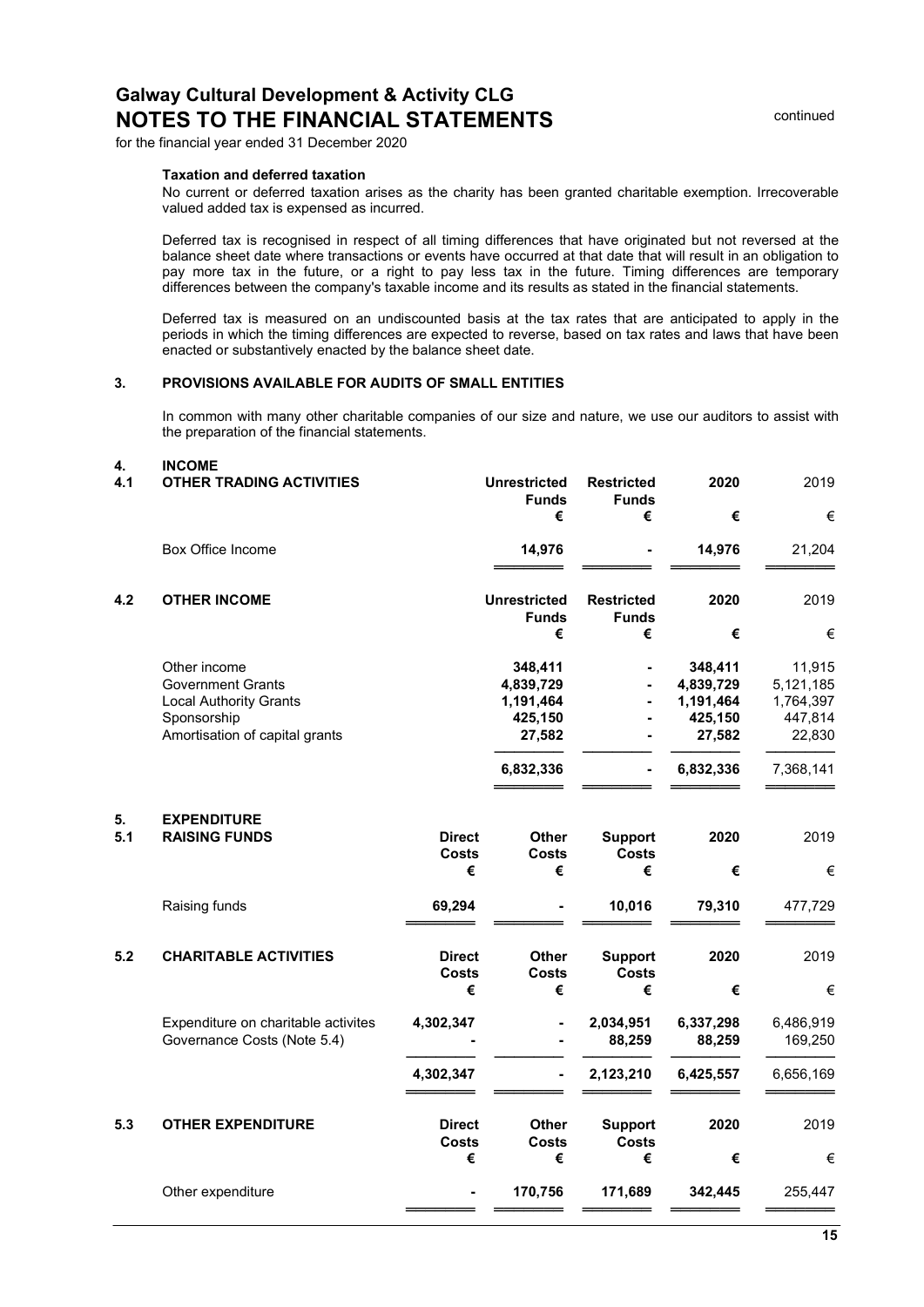# Galway Cultural Development & Activity CLG NOTES TO THE FINANCIAL STATEMENTS **EXAMPLE STATEMENTS** continued

for the financial year ended 31 December 2020

| 5.4 | <b>GOVERNANCE COSTS</b>                     |                    | <b>Direct</b><br><b>Costs</b><br>€ | <b>Other</b><br>Costs<br>€    | <b>Support</b><br><b>Costs</b><br>€     | 2020<br>€ | 2019<br>€ |
|-----|---------------------------------------------|--------------------|------------------------------------|-------------------------------|-----------------------------------------|-----------|-----------|
|     |                                             |                    |                                    |                               |                                         |           |           |
|     | Charitable activities - governance<br>costs |                    |                                    |                               | 88,259                                  | 88,259    | 169,250   |
|     |                                             |                    |                                    |                               |                                         |           |           |
| 5.5 | <b>SUPPORT COSTS</b>                        | Cost of<br>Raising | <b>Charitable</b>                  | <b>Activities Expenditure</b> | <b>Other Governance</b><br><b>Costs</b> | 2020      | 2019      |
|     |                                             | <b>Funds</b>       |                                    |                               |                                         |           |           |
|     |                                             | €                  | €                                  | €                             | €                                       | €         | €         |
|     | <b>Accounting Support</b>                   |                    |                                    |                               | 1,182                                   | 1,182     | 17,605    |
|     | Auditors remuneration                       |                    |                                    |                               | 8,441                                   | 8,441     | 8,189     |
|     | Legal fees                                  |                    |                                    |                               | 14,861                                  | 14,861    | 64,938    |
|     | Consultancy                                 |                    | 30,605                             |                               | 21,144                                  | 51,749    | 42,205    |
|     | Monitoring & evaluation                     |                    | 76,989                             |                               |                                         | 76,989    | 49,703    |
|     | <b>IT Professional fees</b>                 |                    | 8,032                              |                               |                                         | 8,032     | 8,203     |
|     | Bank charges                                |                    |                                    |                               | 2,930                                   | 2,930     | 2,301     |
|     | Foreign exchange<br>variance                |                    |                                    |                               |                                         |           | (1, 188)  |
|     | Recruitment costs                           |                    |                                    |                               |                                         |           | 19,732    |
|     | Promotional activities                      |                    | 684,711                            |                               |                                         | 684,711   | 755,672   |
|     | Depreciation                                |                    |                                    | 27,836                        |                                         | 27,836    | 22,830    |
|     | Travel                                      |                    | 143,126                            |                               |                                         | 143,126   | 171,491   |
|     | Wages                                       |                    | 1,015,212                          |                               | 16,730                                  | 1,031,942 | 1,562,146 |
|     | Board expenses                              |                    |                                    |                               | 14,868                                  | 14,868    | 21,398    |
|     | Establishment cost                          |                    | 12,345                             | 143,853                       | 8,103                                   | 164,301   | 141,339   |
|     | Partnerships                                | 10,016             |                                    |                               |                                         | 10,016    | 9,414     |
|     | Comms                                       |                    | 62,571                             |                               |                                         | 62,571    | 343,737   |
|     | <b>International Relations</b>              |                    | 1,360                              |                               |                                         | 1,360     | 15,232    |
|     |                                             | 10,016             | 2,034,951                          | 171,689                       | 88,259                                  | 2,304,915 | 3,254,947 |
|     |                                             |                    |                                    |                               |                                         |           |           |

# 6. ANALYSIS OF SUPPORT COSTS

|                             | <b>Basis of</b><br><b>Apportionment</b> | 2020<br>€ | 2019<br>€ |
|-----------------------------|-----------------------------------------|-----------|-----------|
| <b>Accounting Support</b>   | Accounting support                      | 1,182     | 17,605    |
| Auditors remuneration       | Auditor's remuneration                  | 8,441     | 8,189     |
| Legal fees                  | Legal fees                              | 14,861    | 64,938    |
| Consultancy                 | Consultancy & External Advisors         | 51,749    | 42,205    |
| Monitoring & evaluation     | Monitoring & evaluation                 | 76,989    | 49,703    |
| <b>IT Professional fees</b> | IT Professional fees & Website          | 8,032     | 8,203     |
| Bank charges                | Bank, credit & currency charges         | 2,930     | 2,301     |
| Foreign exchange variance   | Foreign exchange variance               |           | (1, 188)  |
| <b>Recruitment costs</b>    | <b>Recruitment costs</b>                |           | 19,732    |
| Promotional activities      | PR Support & Advertising                | 684,711   | 755,672   |
| Depreciation                | Depreciation                            | 27,836    | 22,830    |
| Travel                      | Hotels, travelling & entertainment etc  | 143,126   | 171,491   |
| Wages                       | Wages & PRSI contributions              | 1,031,942 | 1,562,146 |
| Board expenses              | Board expenses                          | 14,868    | 21,398    |
| Establishment cost          | Rent, rates & utilities                 | 164,301   | 141,339   |
| Partnerships                | Partnerships                            | 10,016    | 9,414     |
| Comms                       | Comms                                   | 62,571    | 343,737   |
| International Relations     | International relations                 | 1,360     | 15,232    |
|                             |                                         | 2,304,915 | 3,254,947 |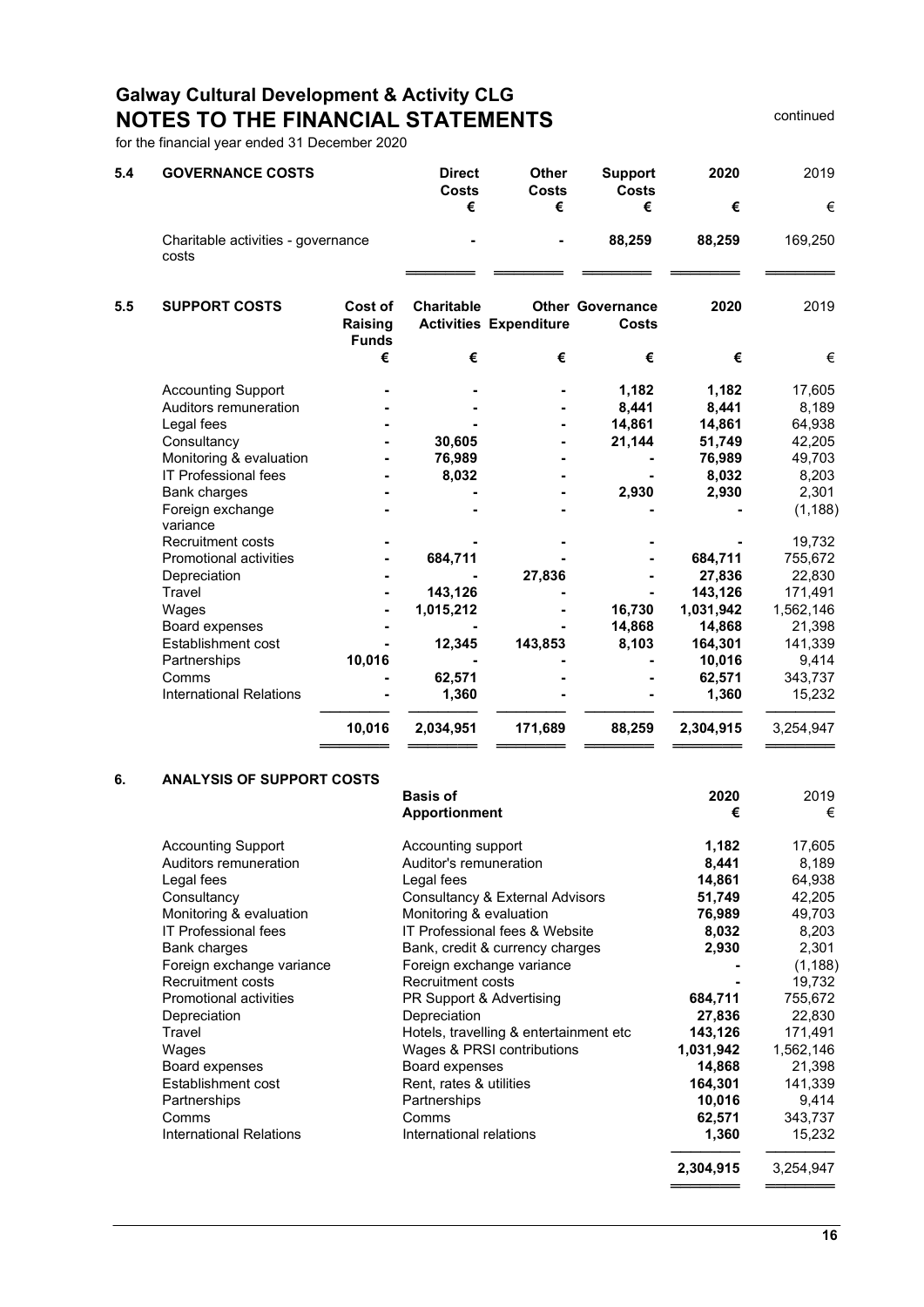# Galway Cultural Development & Activity CLG NOTES TO THE FINANCIAL STATEMENTS **EXAMPLE STATEMENTS** continued

for the financial year ended 31 December 2020

| <b>NET INCOME</b>                                | 2020        | 2019        |
|--------------------------------------------------|-------------|-------------|
|                                                  | €           | €           |
| Net Income is stated after charging/(crediting): |             |             |
| Depreciation of tangible assets                  | 27,836      | 22,830      |
| (Surplus) on foreign currencies                  |             | (1, 188)    |
| Operating lease rentals                          |             |             |
| - Land and buildings                             | 86.593      | 79.101      |
| Grants receivable received                       | (6,030,939) | (6,885,582) |
| Amortisation of grants receivable                | (27, 836)   | (22, 830)   |
|                                                  |             |             |

# 8. EMPLOYEES AND REMUNERATION

# Number of employees

The average number of persons employed (including executive directors) during the financial year was as follows:

|                                | 2020<br><b>Number</b> | 2019<br>Number |
|--------------------------------|-----------------------|----------------|
| Creative                       | 4                     | 5              |
| Volunteering                   |                       | $\overline{2}$ |
| <b>Box Office</b>              |                       | 1              |
| Partnerships                   |                       | $\overline{2}$ |
| <b>International Relations</b> |                       | 1              |
| Administration                 | 5                     | 7              |
| Comms                          | 5                     | 7              |
| Production                     |                       | 1              |
|                                | 20                    | 26             |
| The staff costs comprise:      | 2020                  | 2019           |
|                                | €                     | €              |
| Wages and salaries             | 950,871               | 1,436,236      |
| Social security costs          | 81,071                | 125,910        |
|                                | 1,031,942             | 1,562,146      |
|                                |                       |                |

9. The number of employees whose total employee benefits for the reporting period fell within the bands below were:

|                    | Number of<br><b>Employees</b> | Number of<br>Employees |
|--------------------|-------------------------------|------------------------|
| €60,000 - €70,000  |                               | 2                      |
| €70,001 - €80,000  | $\overline{\phantom{0}}$      |                        |
| €90,001 - €100,000 | $\overline{\phantom{0}}$      |                        |
|                    |                               |                        |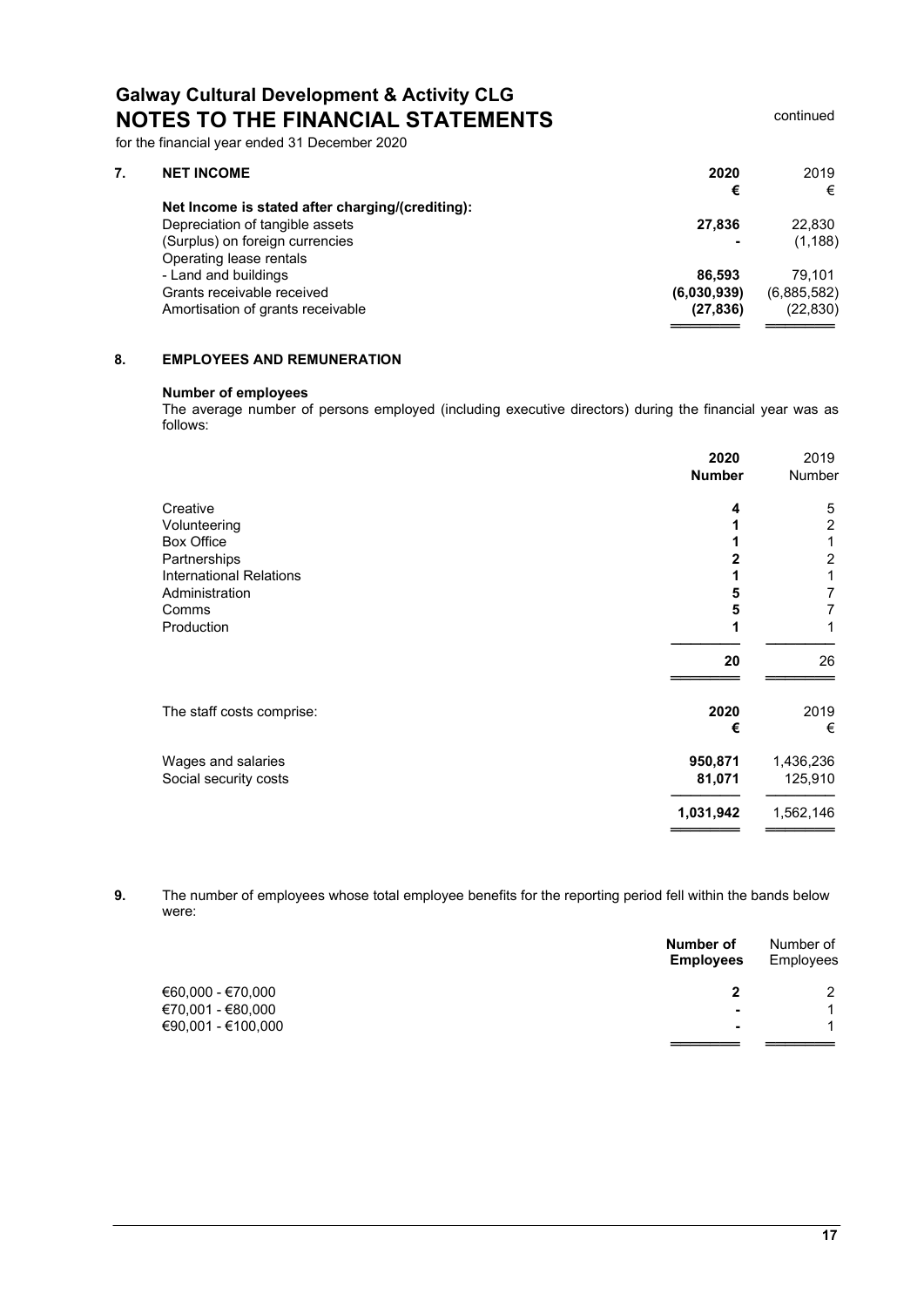# Galway Cultural Development & Activity CLG NOTES TO THE FINANCIAL STATEMENTS FOR THE STATEMENTS

# for the financial year ended 31 December 2020

# 10. TANGIBLE FIXED ASSETS

|     |                                     | Fixtures,<br>fittings and<br>equipment | <b>Office</b><br>equipment | <b>Total</b> |
|-----|-------------------------------------|----------------------------------------|----------------------------|--------------|
|     |                                     | €                                      | €                          | €            |
|     | Cost                                |                                        |                            |              |
|     | At 1 January 2020                   | 44,953                                 | 108,179                    | 153,132      |
|     | Additions                           | 280                                    | 3,209                      | 3,489        |
|     | At 31 December 2020                 | 45,233                                 | 111,388                    | 156,621      |
|     | Depreciation                        |                                        |                            |              |
|     | At 1 January 2020                   | 11,578                                 | 28,859                     | 40,437       |
|     | Charge for the financial year       | 5,647                                  | 22,189                     | 27,836       |
|     | At 31 December 2020                 | 17,225                                 | 51,048                     | 68,273       |
|     | Net book value                      |                                        |                            |              |
|     | At 31 December 2020                 | 28,008                                 | 60,340                     | 88,348       |
|     | At 31 December 2019                 | 33,375                                 | 79,320                     | 112,695      |
| 11. | <b>DEBTORS</b>                      |                                        | 2020                       | 2019         |
|     |                                     |                                        | €                          | €            |
|     | Trade debtors                       |                                        | 25,868                     | 184,139      |
|     | Prepayments                         |                                        | 29,050                     | 37,647       |
|     |                                     |                                        | 54,918                     | 221,786      |
| 12. | <b>CREDITORS</b>                    |                                        | 2020                       | 2019         |
|     | Amounts falling due within one year |                                        | €                          | €            |
|     | Trade creditors                     |                                        | 328,244                    | 680,463      |
|     | Taxation and social security costs  |                                        | 9,354                      | 137,137      |
|     | Other creditors                     |                                        | 2,015                      | 10,661       |
|     | Accruals                            |                                        | 349,191                    | 322,222      |
|     | Deferred Income                     |                                        | 1,934,225                  | 265,765      |
|     |                                     |                                        | 2,623,029                  | 1,416,248    |
|     |                                     |                                        |                            |              |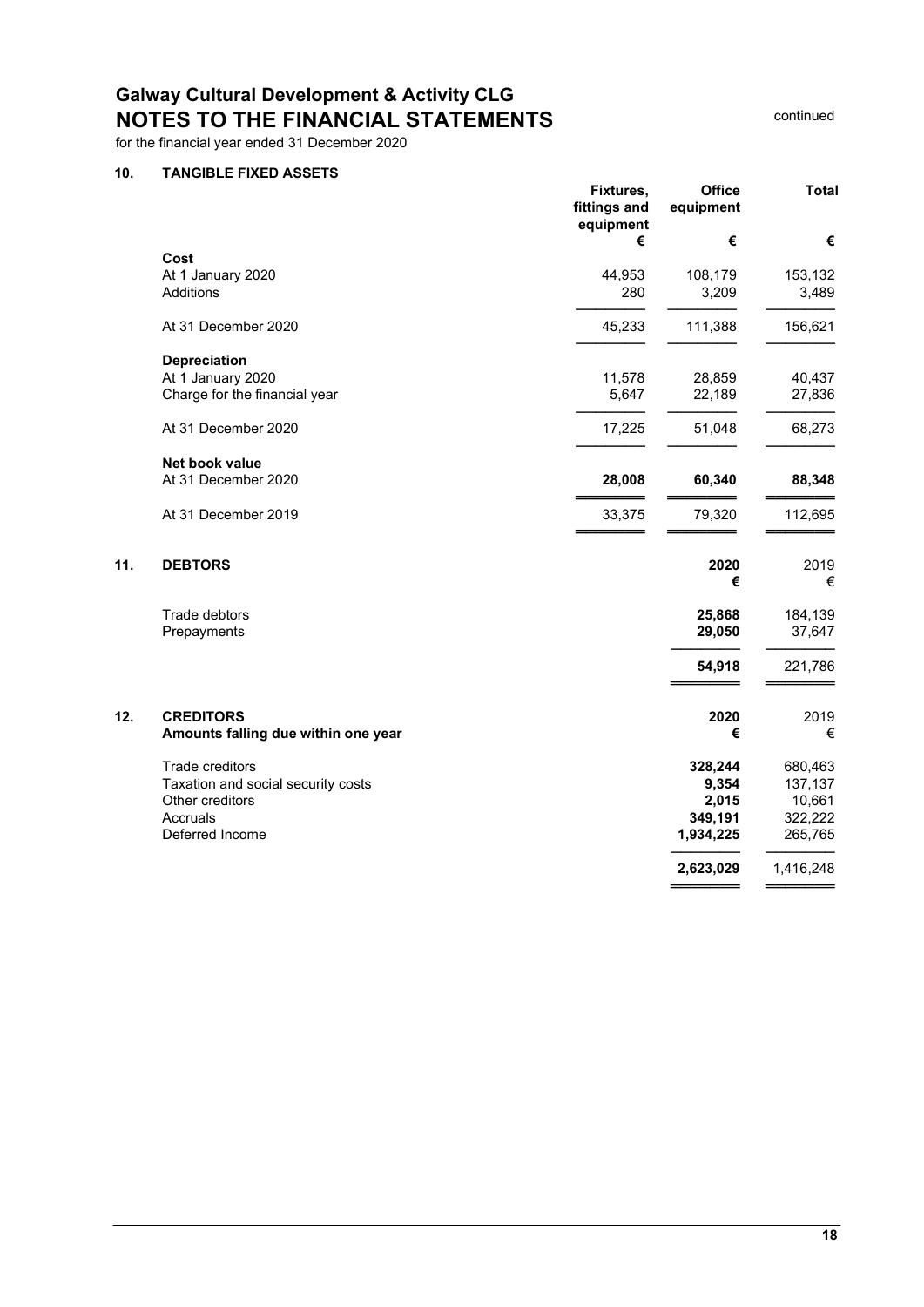for the financial year ended 31 December 2020

| 13. | <b>GRANTS RECEIVABLE</b>               | 2020<br>€ | 2019<br>€ |
|-----|----------------------------------------|-----------|-----------|
|     | Capital grants received and receivable |           |           |
|     | At 1 January 2020                      | 153,132   | 111,624   |
|     | Increase in financial year             | 3,489     | 41,508    |
|     | At 31 December 2020                    | 156,621   | 153,132   |
|     | <b>Amortisation</b>                    |           |           |
|     | At 1 January 2020                      | (40, 437) | (17, 607) |
|     | Amortised in financial year            | (27, 836) | (22, 830) |
|     | At 31 December 2020                    | (68, 273) | (40, 437) |
|     | Net book value                         |           |           |
|     | At 31 December 2020                    | 88,348    | 112,695   |
|     | At 1 January 2020                      | 112,695   | 94,017    |
|     |                                        |           |           |

# 14. STATUS

The charity is limited by guarantee not having a share capital.

On 23 December 2020 the European Parliament and the Council of the European Union (Decision No. 445/2014/EU) formally approved a prolongation to the designation for European Capitals of Cultures for the year 2020 to 2033 in the context of a response to the COVID-19 pandemic.

This prolongation provided the Company with an opportunity to extend its delivery of cultural programming activities through to 30 April 2021. In order to maximise the investment made by the Company in cultural programming, and in consultation with stakeholders it was agreed that the delivery of the Galway 2020 cultural programming would continue through to 30 April 2021.

As a response to this adjustment in scheduling the Company therefore extended the business operations and management functions required to support the delivery of the cultural programme through to 30 June 2021.

The liability of the members is limited.

Every member of the company undertakes to contribute to the assets of the company in the event of its being wound up while they are members, or within one year thereafter, for the payment of the debts and liabilities of the company contracted before they ceased to be members, and the costs, charges and expenses of winding up, and for the adjustment of the rights of the contributors among themselves, such amount as may be required, not exceeding € 50.

### 15. CONTINGENT LIABILITIES

During 2020 a claim was made for approximately €8,000. The company disputes this and the claim is ongoing.

| 16. | <b>CASH AND CASH EQUIVALENTS</b> | 2020      | 2019<br>€ |
|-----|----------------------------------|-----------|-----------|
|     | Cash and bank balances           | 2.568.111 | 1,194,462 |